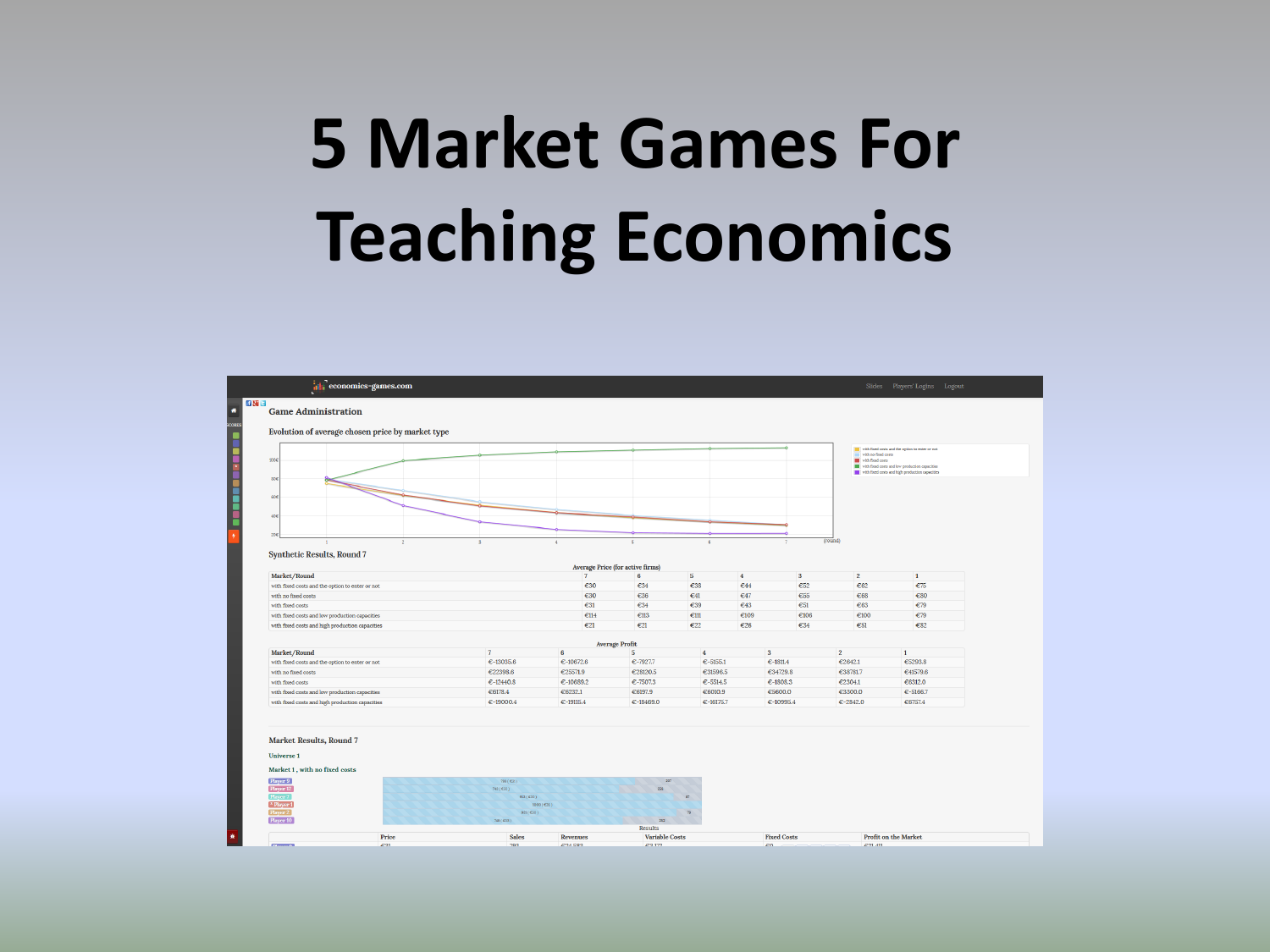## Progression

- 5 Market Games from website economics-games.com
- To be played separately or as a sequence:
	- Market Game 1: Sunk costs, monopoly, and introduction to the next games
	- Market Game 2: Impact of fixed costs and capacity constraints on price and profits, with differentiated goods
	- Market Game 3: Impact of the number of competitors on price and profits
	- Market Game 4: Price and quantity competition and CO2 environmental policies (quotas, taxes and emission permits)
	- (Market Game 2b is a variant of market game 2, with homogenous goods)
- **Demand is identical in all of these games** (proportionally to the number of players on the markets), except game 2b.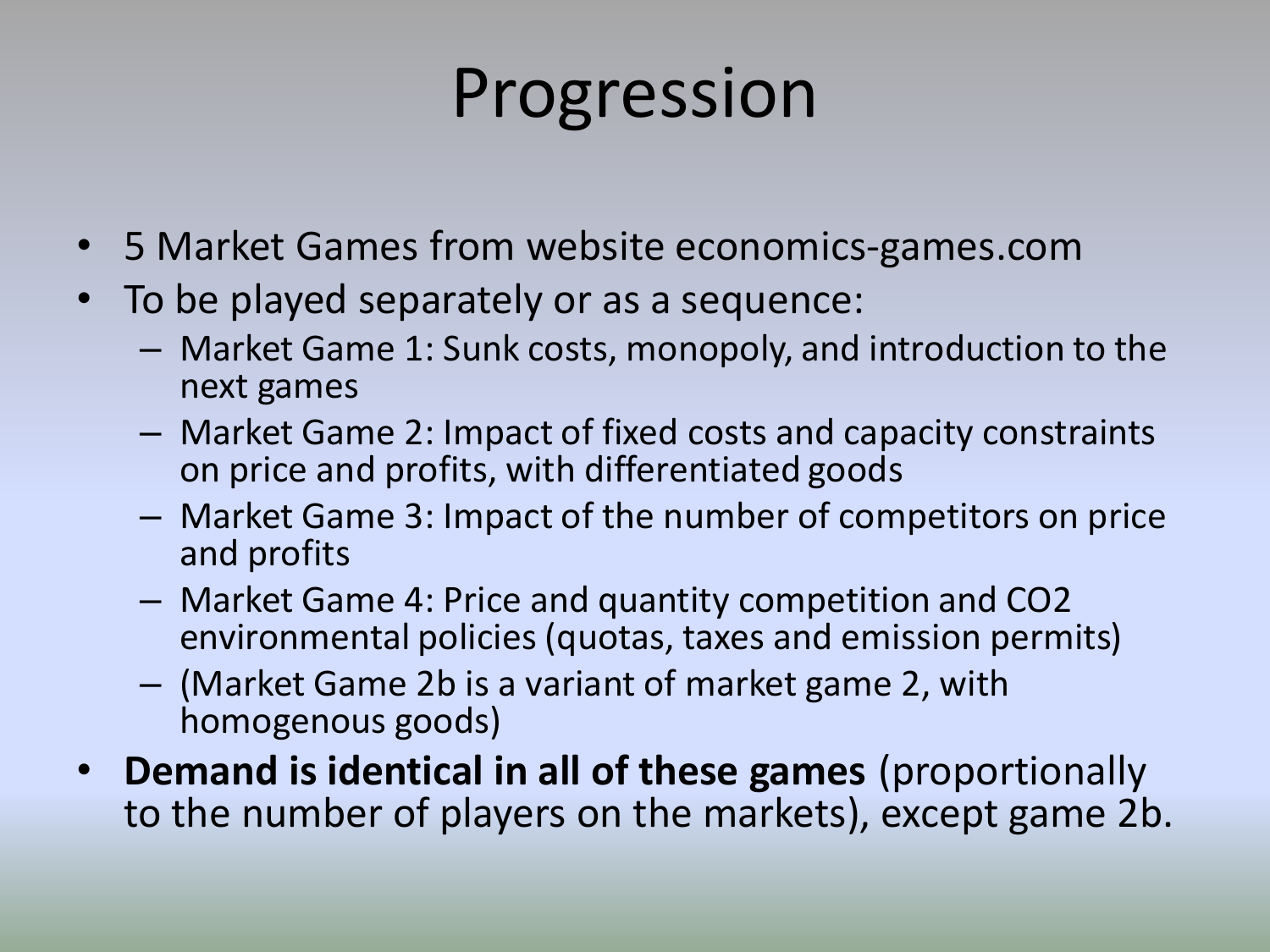### Results Edit Profile  $\blacktriangleright$ Player 1 Logout economics-games.com ,၀ပ၁ ၂

€14,282

€14,282

### Market 1, "Benchmark (Region 1)"

### Total: 4036 / Unsold: 1027 goods

| $\left[\right. \times$ Player 1                               | 632 ( $\in$ 50)                |                          | 354          |                         |  |
|---------------------------------------------------------------|--------------------------------|--------------------------|--------------|-------------------------|--|
| Player 2                                                      |                                | $1022 (\text{ } \in 42)$ |              | 28                      |  |
| Player 3                                                      | 355 (€57)                      |                          | 645          |                         |  |
| Player 4                                                      |                                | $1000$ (€42)             |              |                         |  |
|                                                               |                                | Results                  |              |                         |  |
|                                                               | $\left[ *$ Player 1            | Player 2                 | Player 3     | [Player 4]              |  |
| Price                                                         | €50                            | $\epsilon$ 42            | €57          | $\epsilon$ 42           |  |
| <b>Sales</b>                                                  | 632 / 986                      | 1022 / 1050              | 355 / 1000   | 1000 / 1000             |  |
| Sales at "halftime"                                           | 327                            | 520                      | 179          | 487                     |  |
| <b>Total Production</b>                                       | 986                            | 1050                     | 1000         | 1000                    |  |
|                                                               |                                |                          |              |                         |  |
|                                                               | $\blacktriangleright$ Player 1 | Player 2                 | Player 3     | [Player 4]              |  |
| Revenue over the Round (excluding CO2<br>and exceptional)     | €31,600                        | €42,924                  | €20,235      | €42,000                 |  |
| Fixed Costs over the Round (excluding<br>CO2 and exceptional) | €14,790                        | €15,750                  | €15,000      | €15,000                 |  |
| <b>CO2 Fixed Costs over the Round</b>                         | €0                             | $\epsilon$ <sub>0</sub>  | $\epsilon$ 0 | $\epsilon$ <sub>0</sub> |  |
| Variable Costs over the Round                                 | €2,528                         | €4,088                   | €1,420       | €4,000                  |  |
| CO <sub>2</sub> emissions (tons)                              | 493                            | 525                      | 500          | 500                     |  |

€23,086

€23,086

€3,815

€3,815

€23,000

€23,000

Profits over the Round (excluding CO2,<br>slots and exceptional)

Profits over the Round with CO2<br>(excluding exceptional)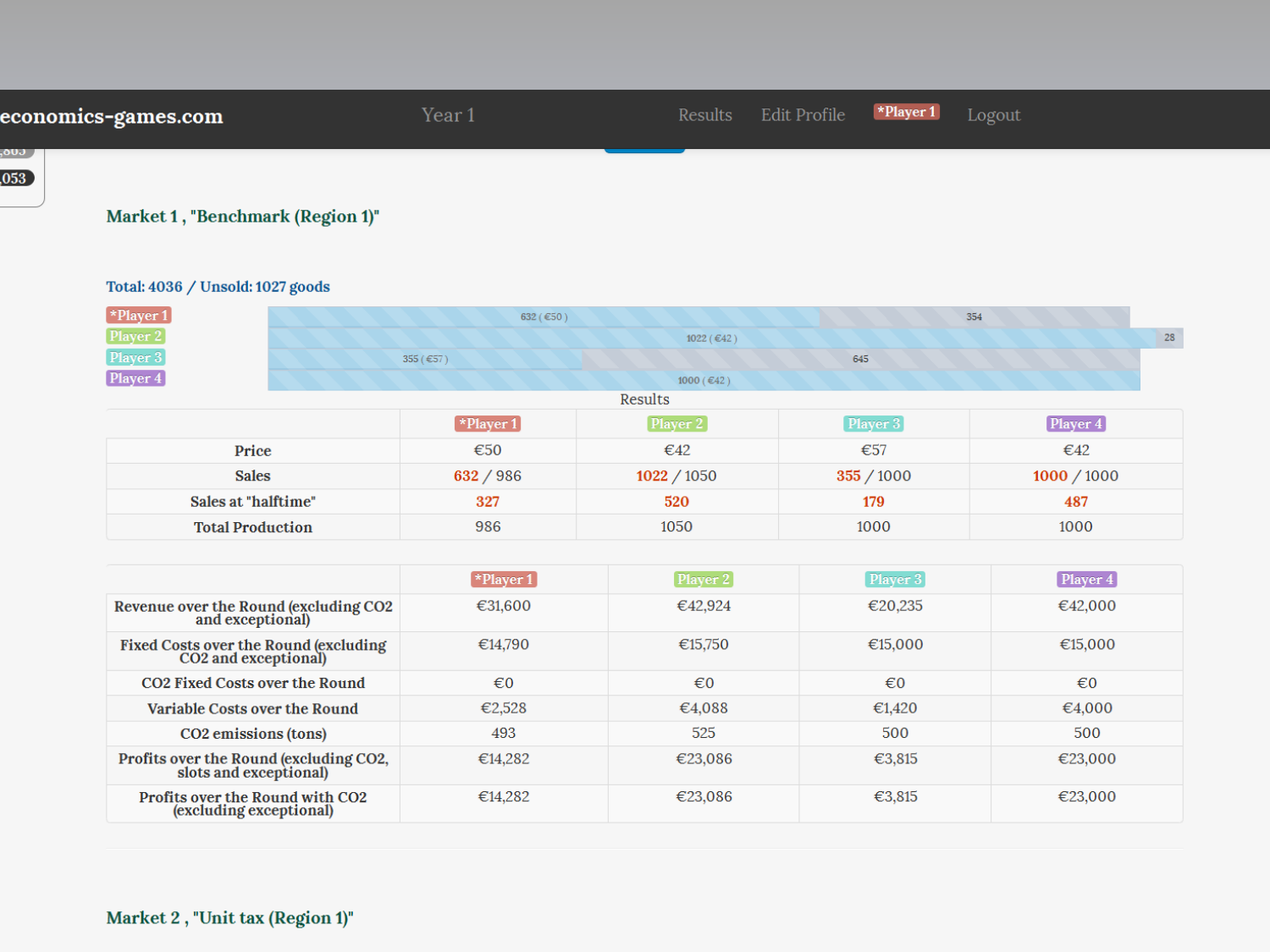### **MARKET GAME 1:**

### **SUNK COSTS, MONOPOLY, AND INTRODUCTION TO THE OTHER GAMES**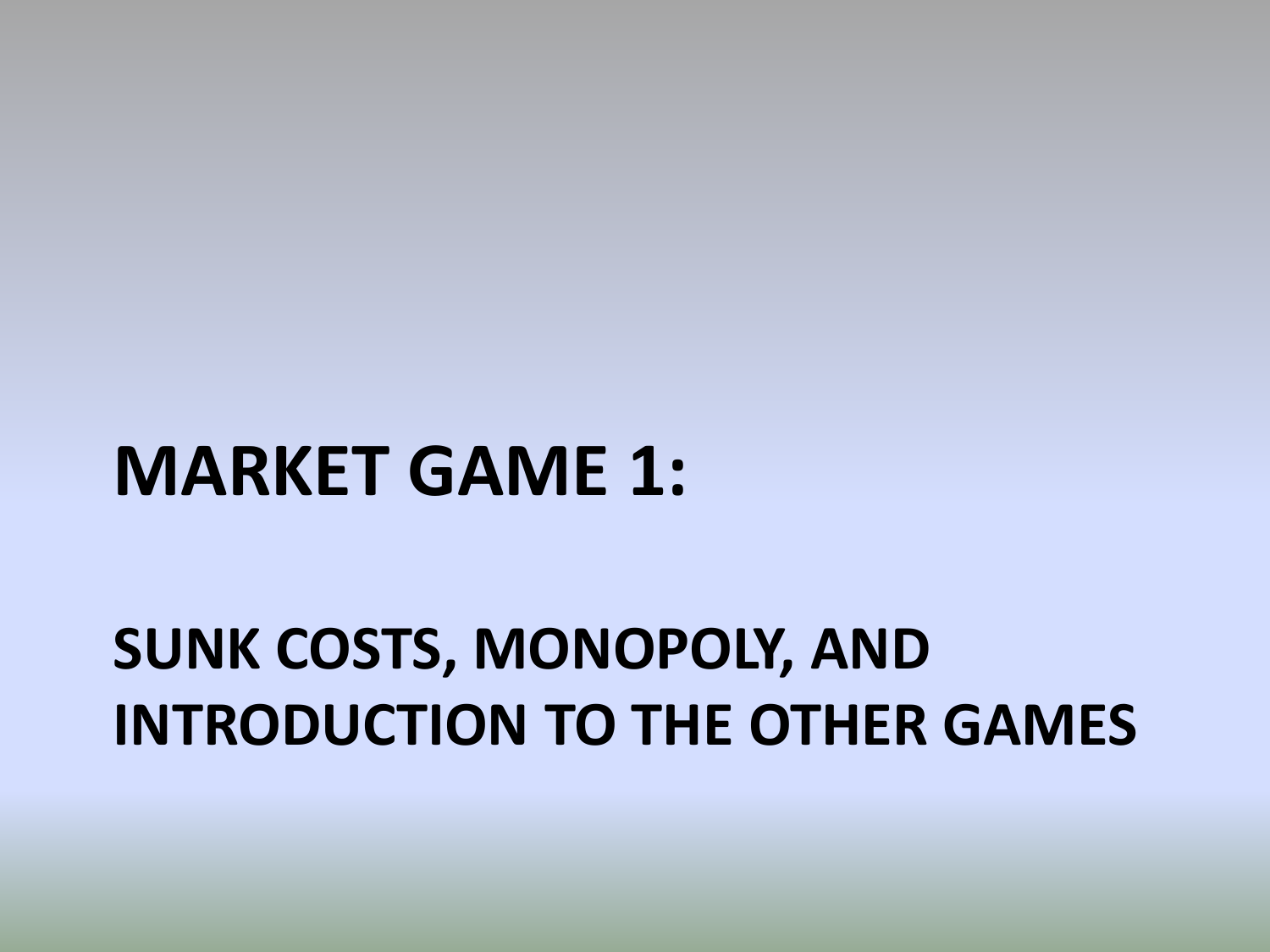## **Objective**

- Very short game (5 minutes), intended to:
	- Introduce student to the demand function that will be used in the following games.
	- Introduce a monopoly benchmark that will be useful to compare with the competition situations later.
	- Have students understand the impact of sunk costs on the ranking of alternatives.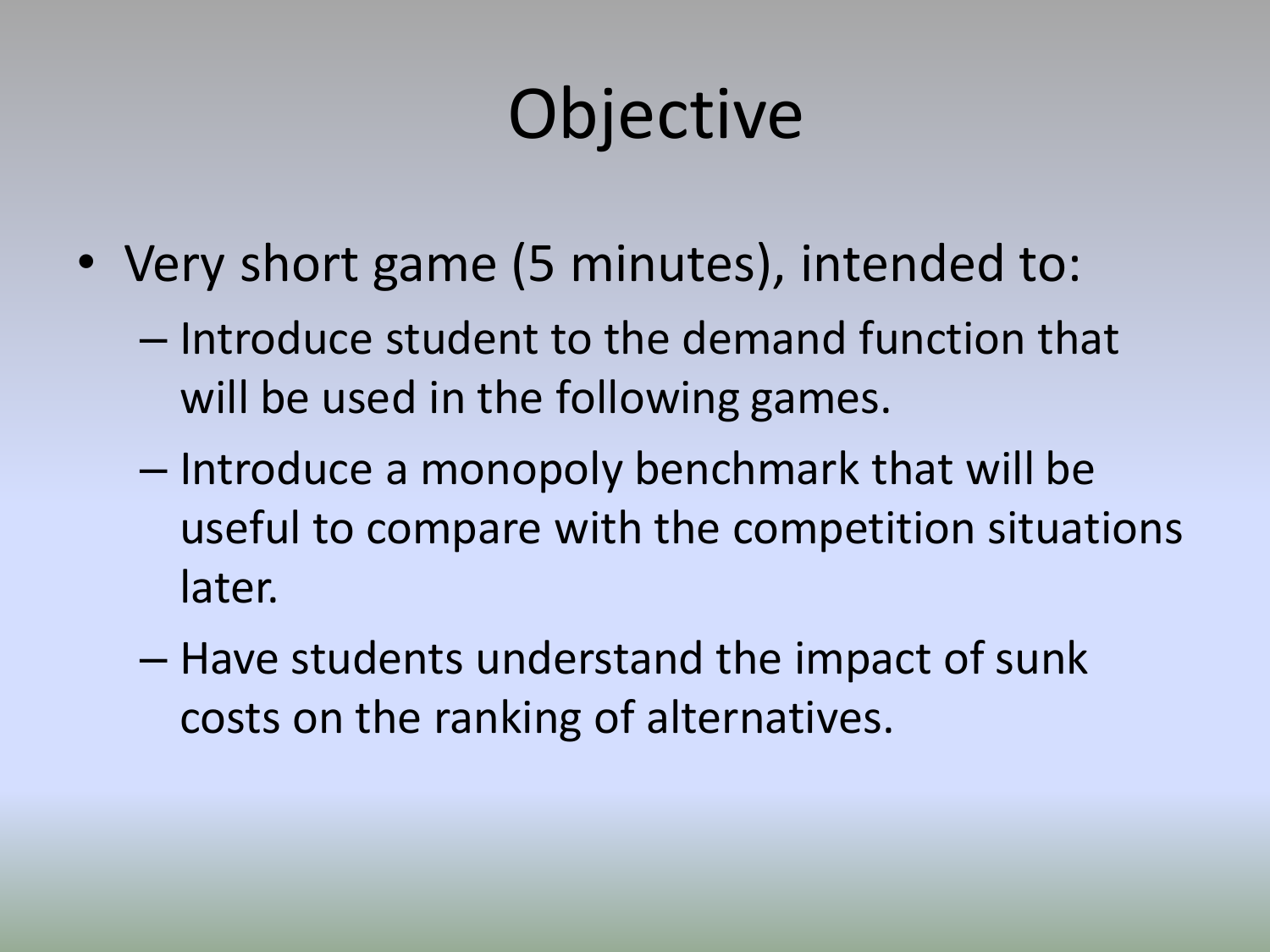## **Description**

- Players are in a monopoly position on 2 identical markets: On each market,
	- the marginal cost of production is constant and equal to 4€.
	- Players can sell up to 1000 goods on each market.
	- What differs is that on the second market, there is a sunk cost equal to 35000€.
- Repeated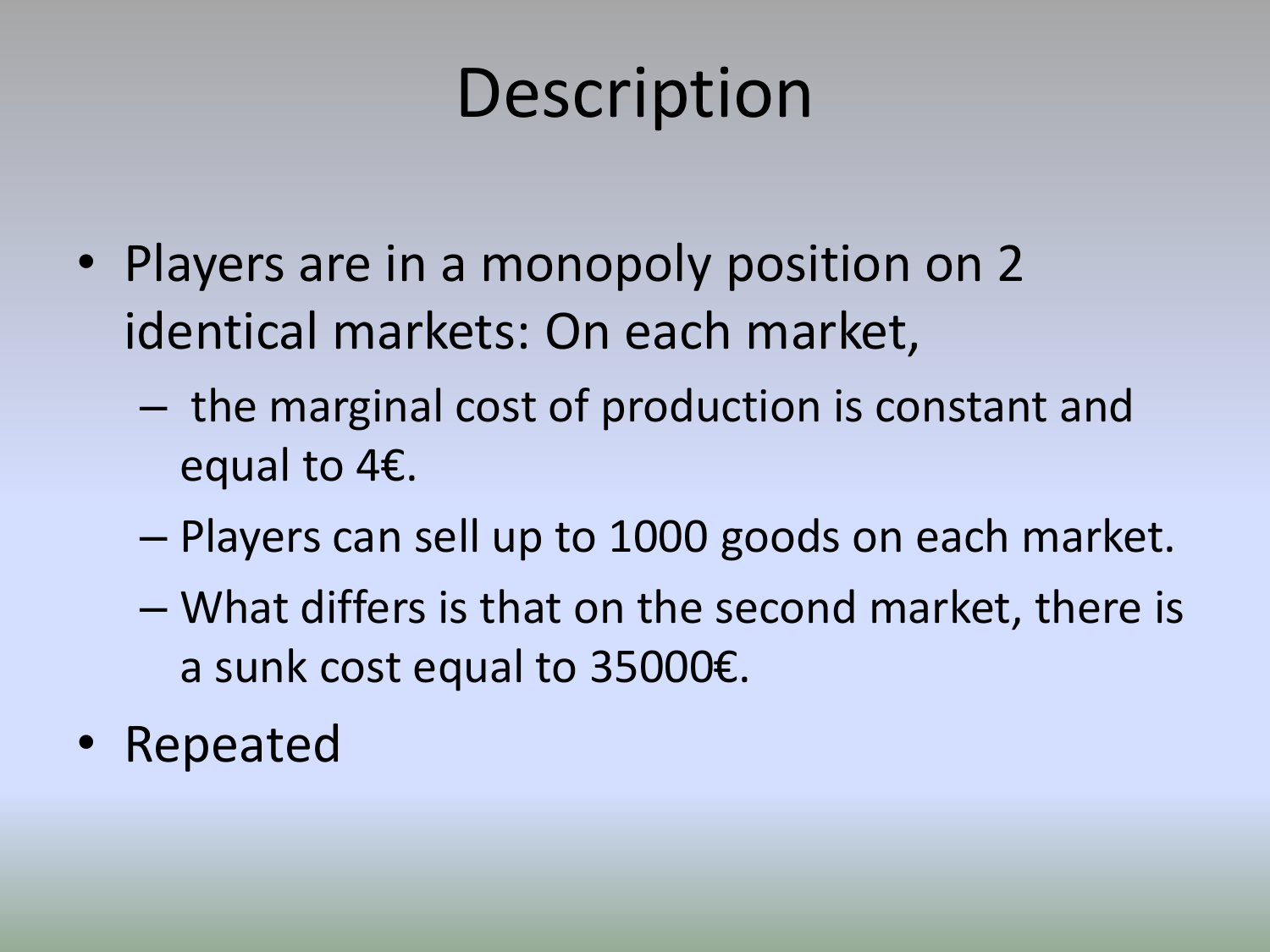## Why is this game interesting?

- This game can seem obvious, but it is very effective as an introduction to sunk costs and monopoly pricing.
	- If players do not realize from the start that the optimal price is the same on both markets, they will come to understand this easily by tatonnement.
	- By changing their price by tatonnement from one round to the other, they find themselvesin a situation where marginal reasoning is perfectly natural.
	- This game provides a monopoly benchmark for later games (monopoly price ~€96, monopoly profit net of sunk costs:  $~\sim$  €40680).
	- Even if this is not so fun, players will do it carefully in order to prepare for later multiplayer games and get accustomed to the demand function (provided it does not last too long).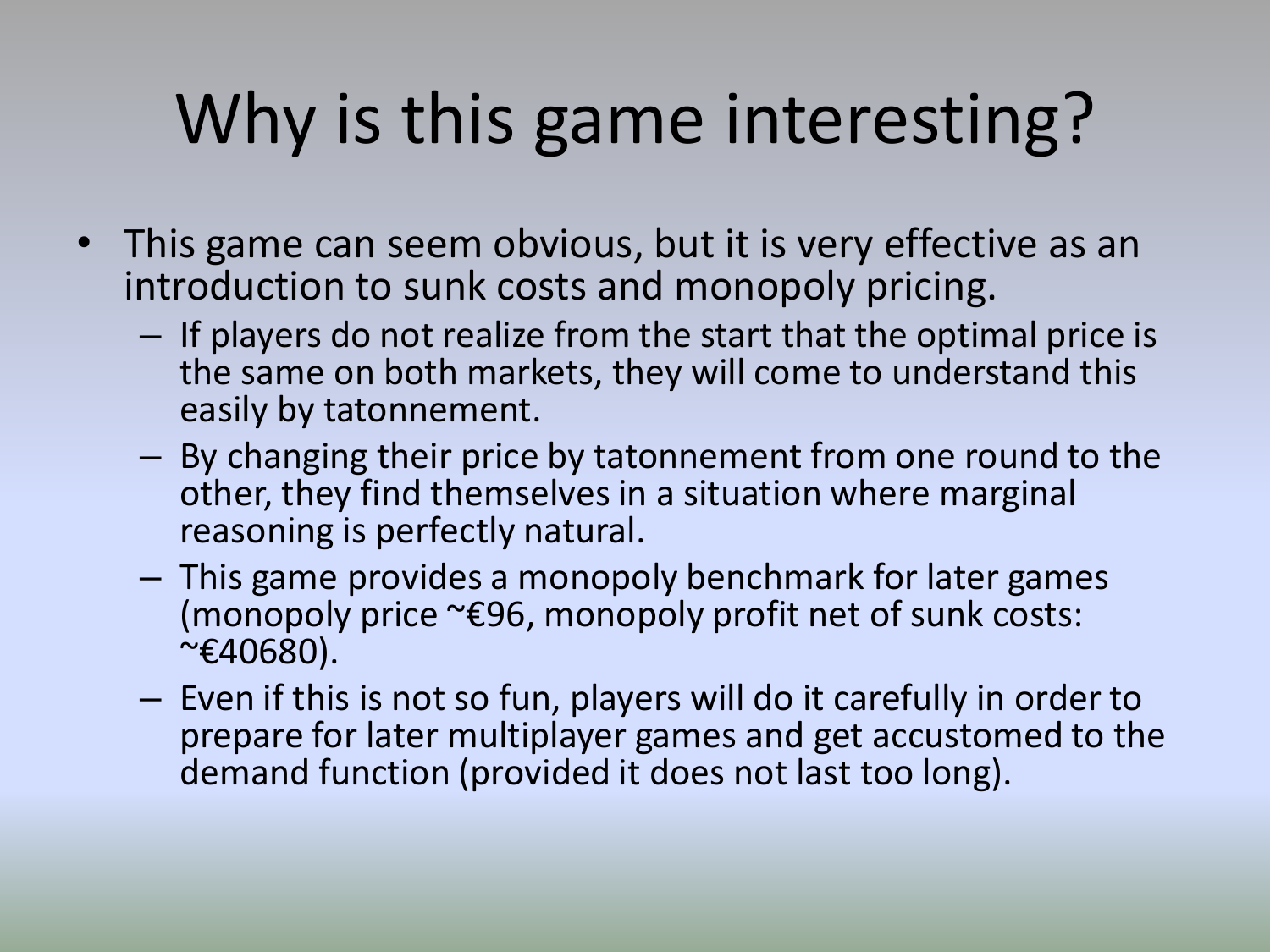### Demand

| <b>Price</b>                                        | 40 | 45 | 50 | 55 | 60    | 65                                       | 70 | 75 | 80 | 85     | 90     |
|-----------------------------------------------------|----|----|----|----|-------|------------------------------------------|----|----|----|--------|--------|
| Sales (average)   762,02   727,39   694,46   663,34 |    |    |    |    | 632,6 | $\vert$ 603,52   575,3   548,04   521,74 |    |    |    | 496,55 | 471,26 |

| <b>Price</b>                                                                                                     | 95 | 100 | 105 | 110 | <b>115</b> | 120 | 125 | 130 | 135 | 140 | 145 |
|------------------------------------------------------------------------------------------------------------------|----|-----|-----|-----|------------|-----|-----|-----|-----|-----|-----|
| Sales (average)   446,95   423,24   400,1   377,49   355,37   333,63   312,39   291,51   270,74   250,8   231,28 |    |     |     |     |            |     |     |     |     |     |     |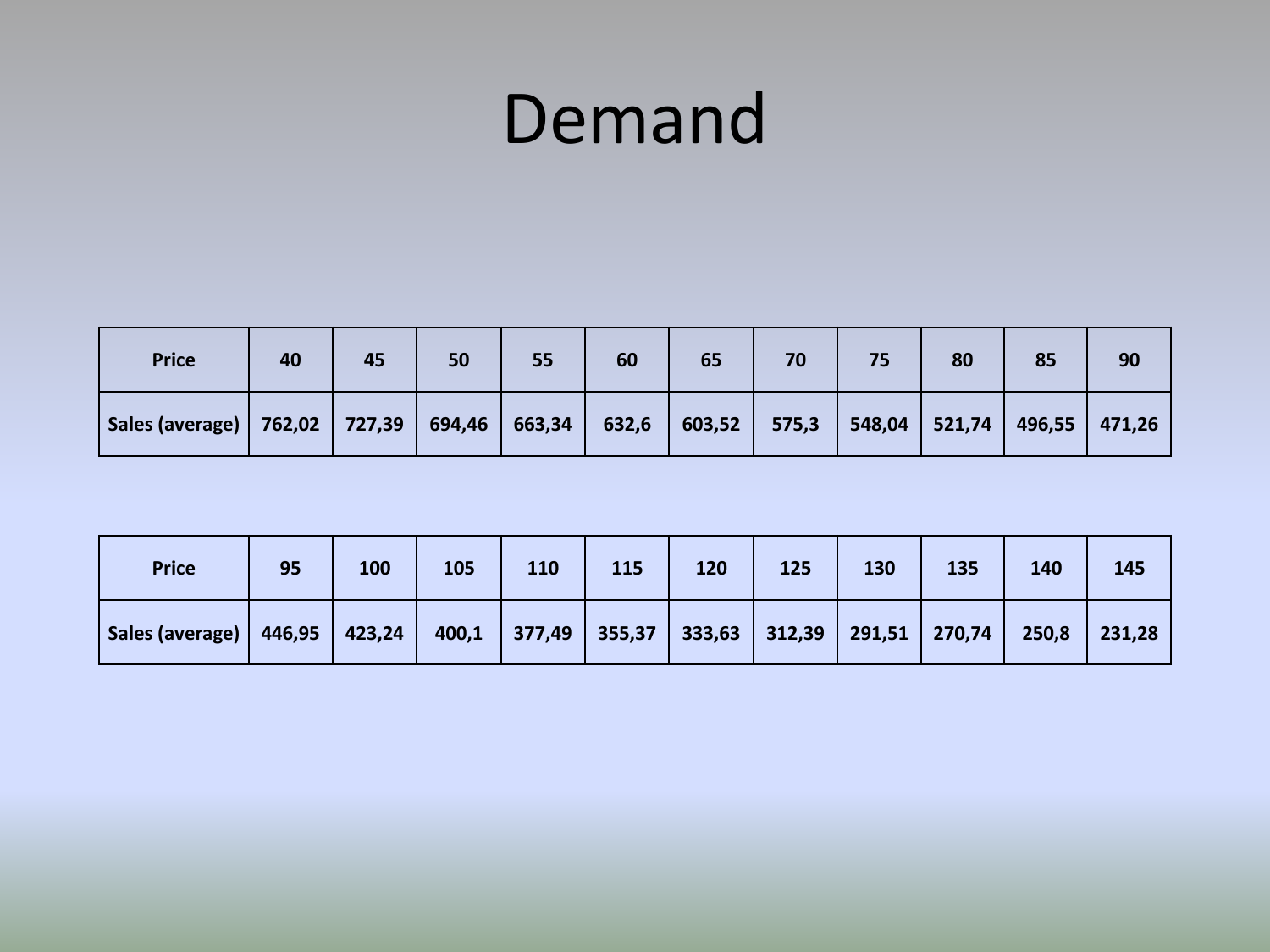- Impact of sunk costs on the ranking of alternatives.
- Marginal Revenue, decreasing marginal revenue and marginal cost.
- Illustrates the interest of marginal reasoning through the search for the monopoly price (possible debriefing with demand data).
- Cost pass-through (monopoly price with  $\epsilon$ 4 marginal cost is ~€96, revenue maximizing price is ~€94)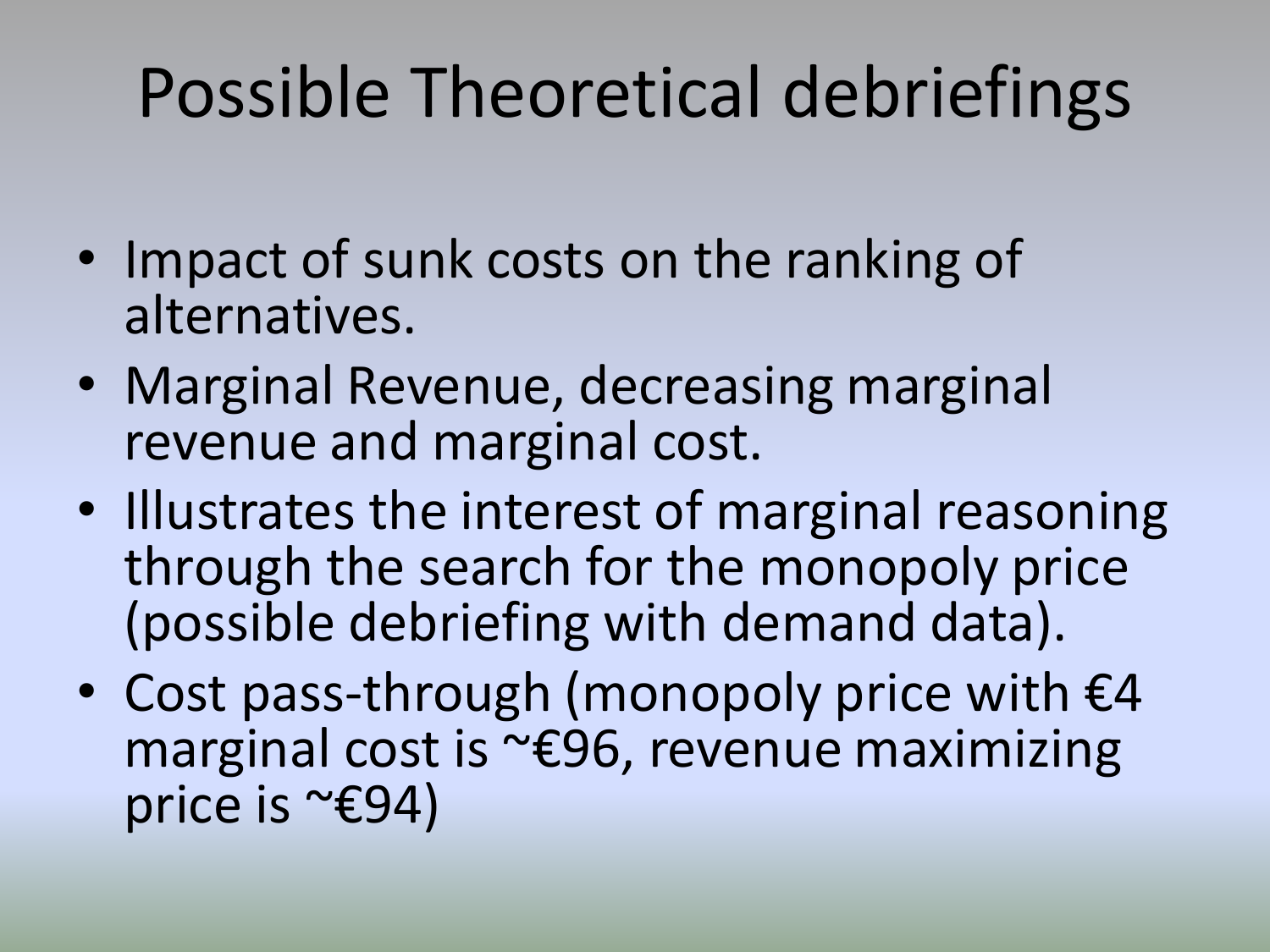### **IMPACT OF FIXED COSTS AND CAPACITY CONSTRAINTS ON PRICE AND PROFITS (DIFFERENTIATED GOODS)**

### **MARKET GAME 2:**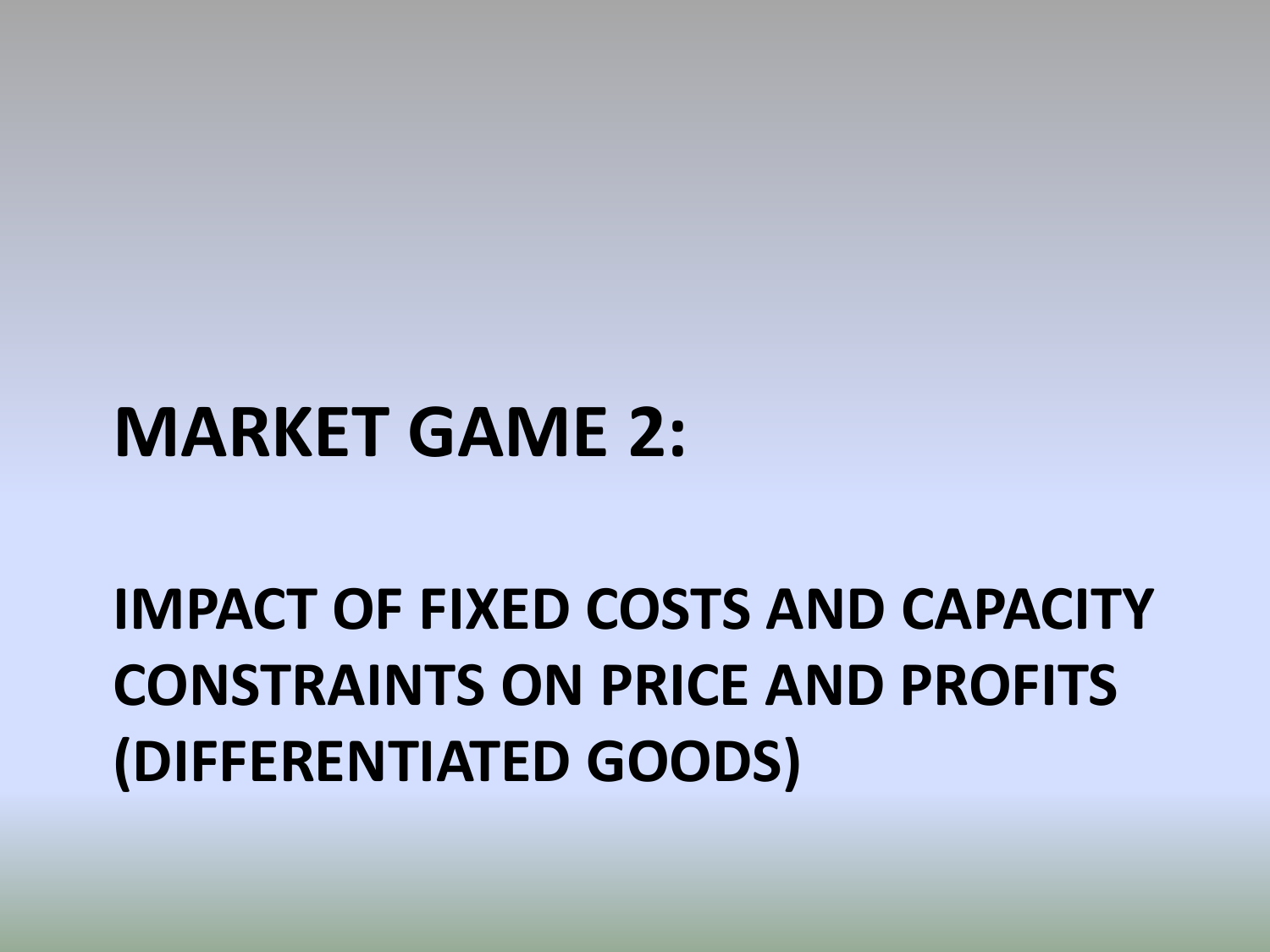### The interface, Decisions



575

522

471

423

334

291

251

377

### Market 6, with no fixed costs

**Demand** 

### Price



### **Previous Round's Results:**

| $\star$ Player 1 | 868 ( $E22$ ) | 132 |
|------------------|---------------|-----|
| Player 12        | 953 ( $E21$ ) | 47  |
| Player 3         | 1000 (€21)    |     |
| Player 6         | 885 (€22)     | 115 |
| Player 8         | 930 ( $E$ 21) | 70  |
| Player 9         | $856$ (€23)   | 144 |

694

762

633

### Parameters

| <b>Individual Production Capacity</b> | <b>Marginal Cost</b> | <sup>1</sup> Costs<br>Gvod |
|---------------------------------------|----------------------|----------------------------|
| 1000                                  | ឃ≄                   | €6                         |

棄

☎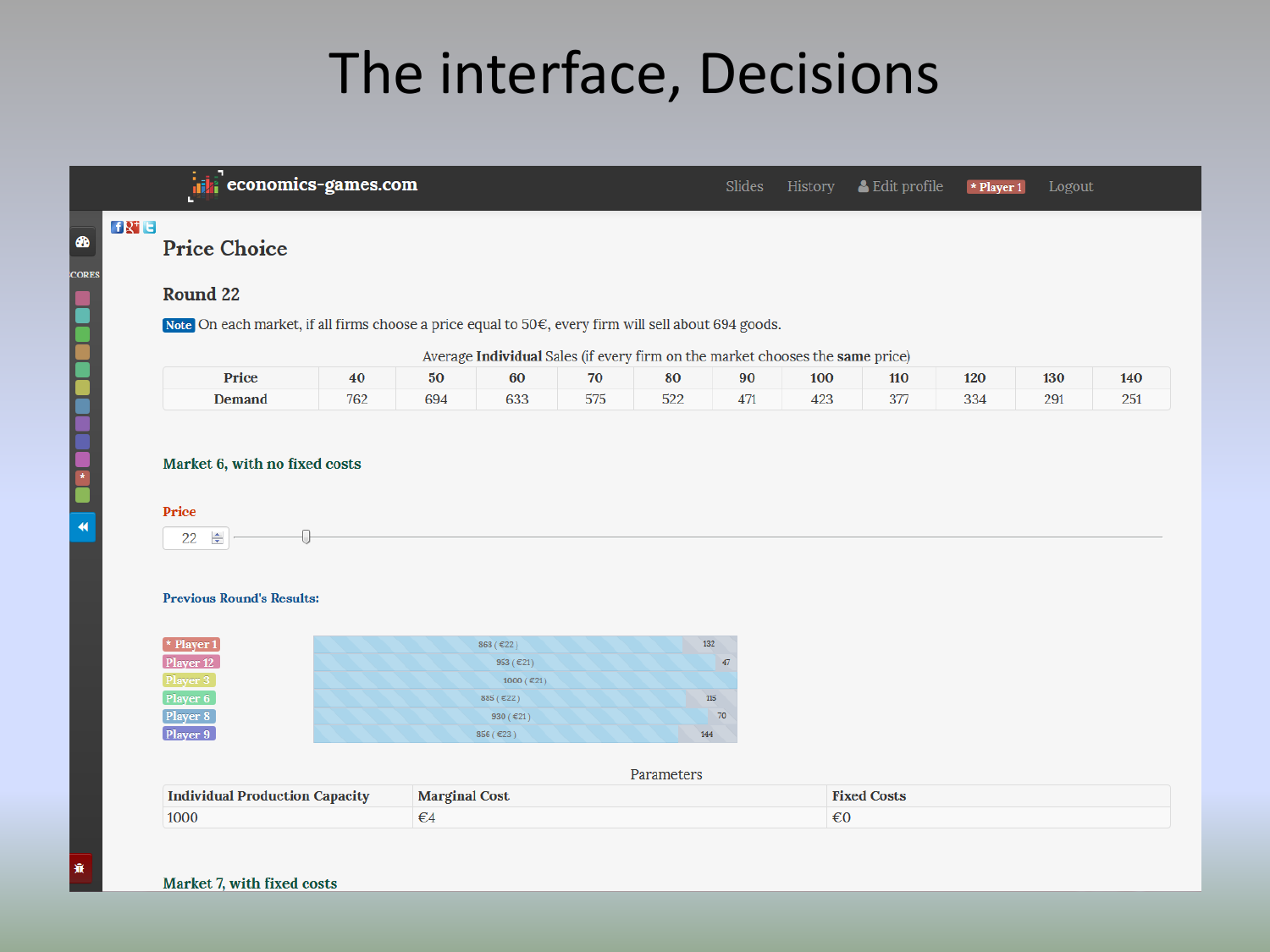# **Objective**

- Longer game (45 minutes 1h), intended to:
	- Explain the logic behind competition.
	- Compare oligopoly with monopoly.
	- Have students understand the impact of sunk costs on prices.
	- Have students understand the impact of avoidable fixed costs on prices.
	- Have students understand the impact of capacity constraints on prices and profits.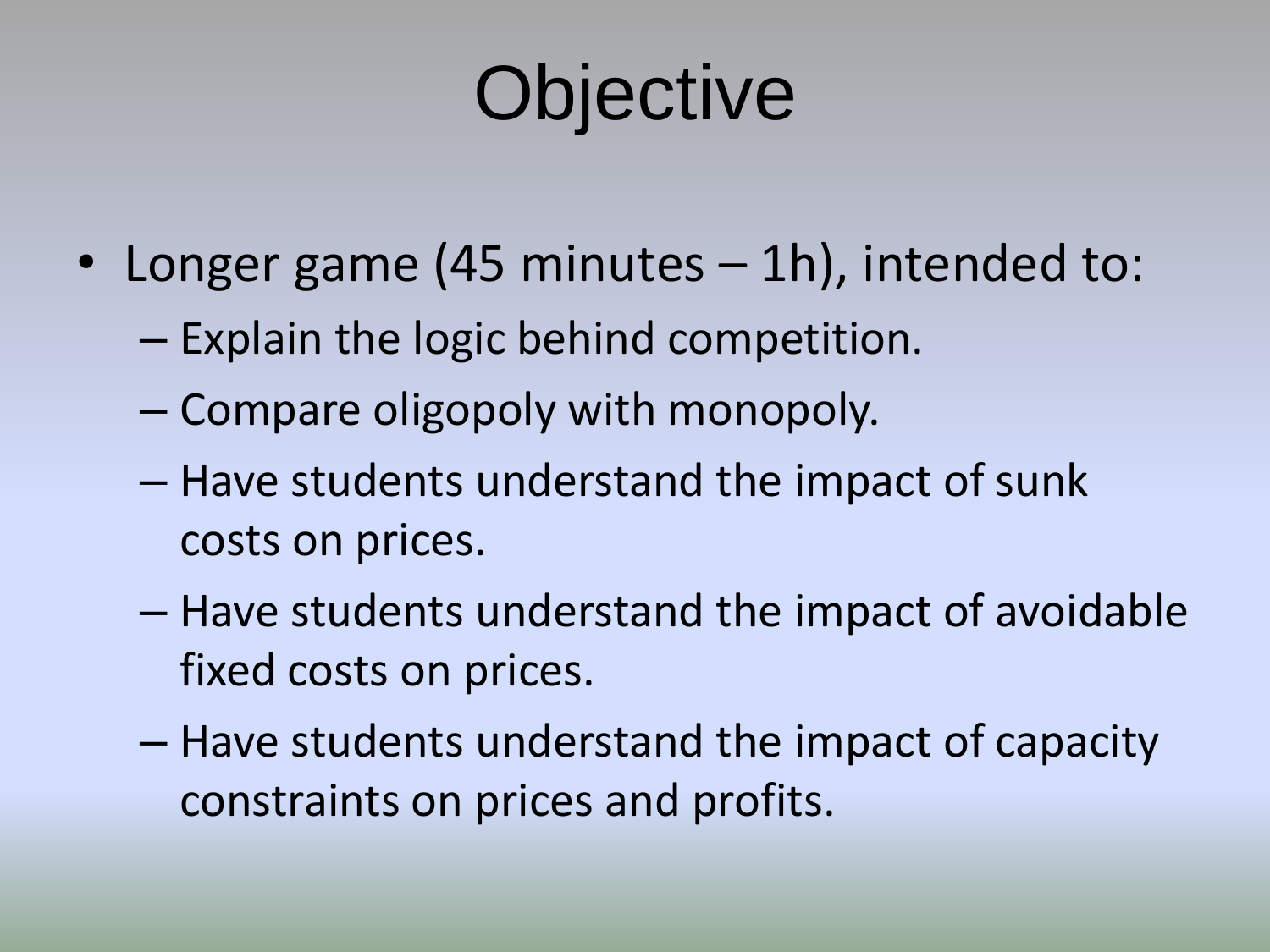## **Description**

- Players compete against the same other players on 5 identical markets:
- What differs is that on some markets there are avoidable or unavoidable fixed costs, and on others not. Production capacities also differ from one market to another.
- Demand is the same as in game 1 (proportionally to the number of competitors on the markets).
- Repeated game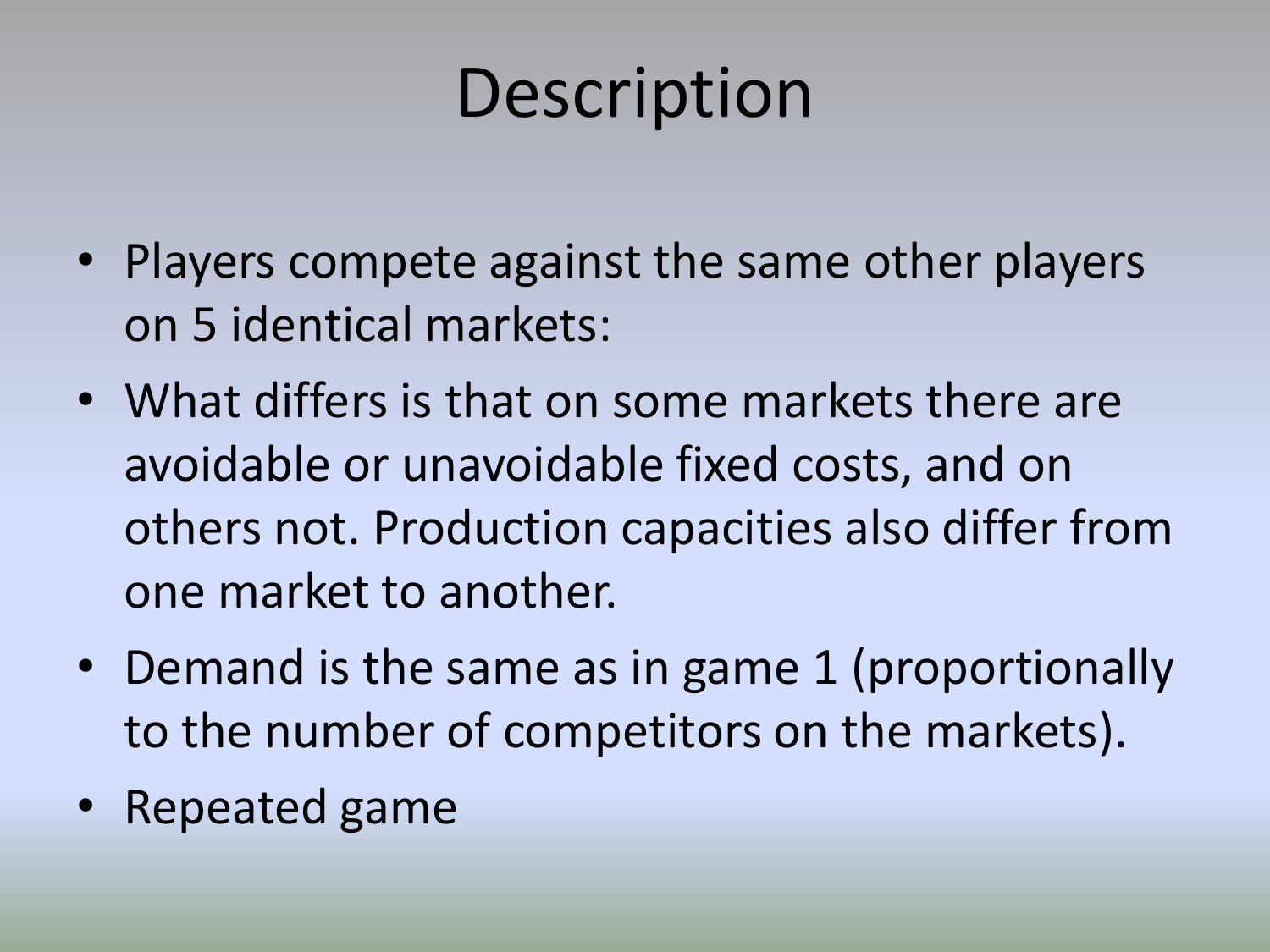### Description

• Parameters on the 5 different markets:

|          | <b>Marginal Cost</b> | <b>Fixed Costs?</b>     | <b>Capacity constraints</b> |
|----------|----------------------|-------------------------|-----------------------------|
| Market 1 | 4E                   | N <sub>O</sub>          | 1000                        |
| Market 2 | 4€                   | Sunk Costs, 35000€      | 1000                        |
| Market 3 | 4€                   | Sunk Costs, 35000€      | 400                         |
| Market 4 | 4E                   | Sunk Costs, 35000€      | 2000                        |
| Market 5 | 4€                   | Avoidable Costs, 35000€ | 1000                        |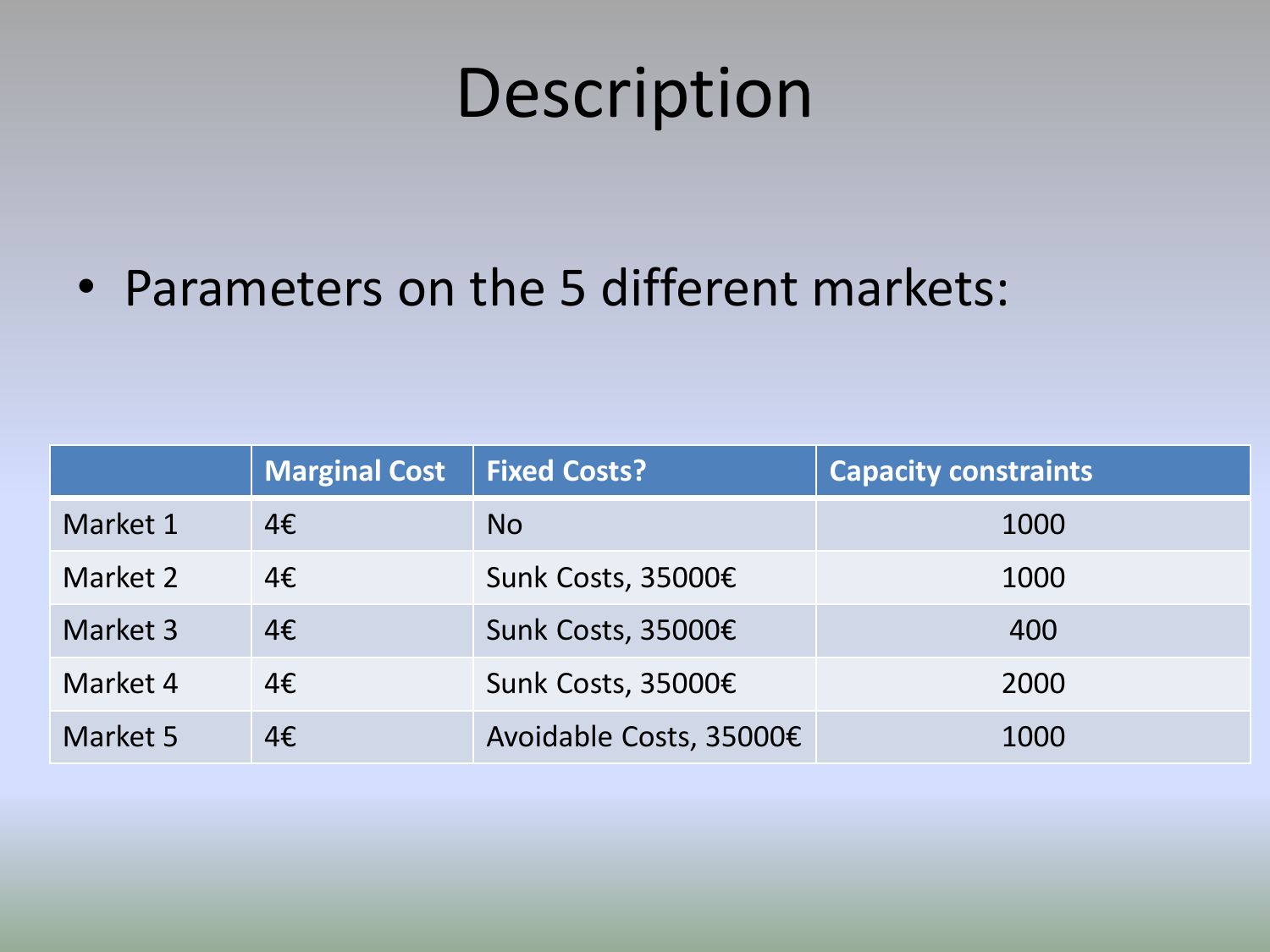### Remark 1: Demand

- Demand is based on a logit model.
	- There is a number of potential customers « arriving » one after the other on the market, and then considering buying one unit of good to one of the firms that still have something to sell.
	- The reservation value of each customer is randomly drawn…
	- … Along with another random draw (to capture unmodeled « horizontal » differences between the goods), this determines who he buys from, if he buys from someone (this is the only difference with game 2b, in which a customer always buys from the cheapest firm that still has goods to sell when he arrives on the market).
- In all our games, in order to facilitate comparison, demand is proportional to the number of firms on the market:
	- $-$  5 teams on each market  $\rightarrow$  5 times as many potential customers as in the monopoly game presented before.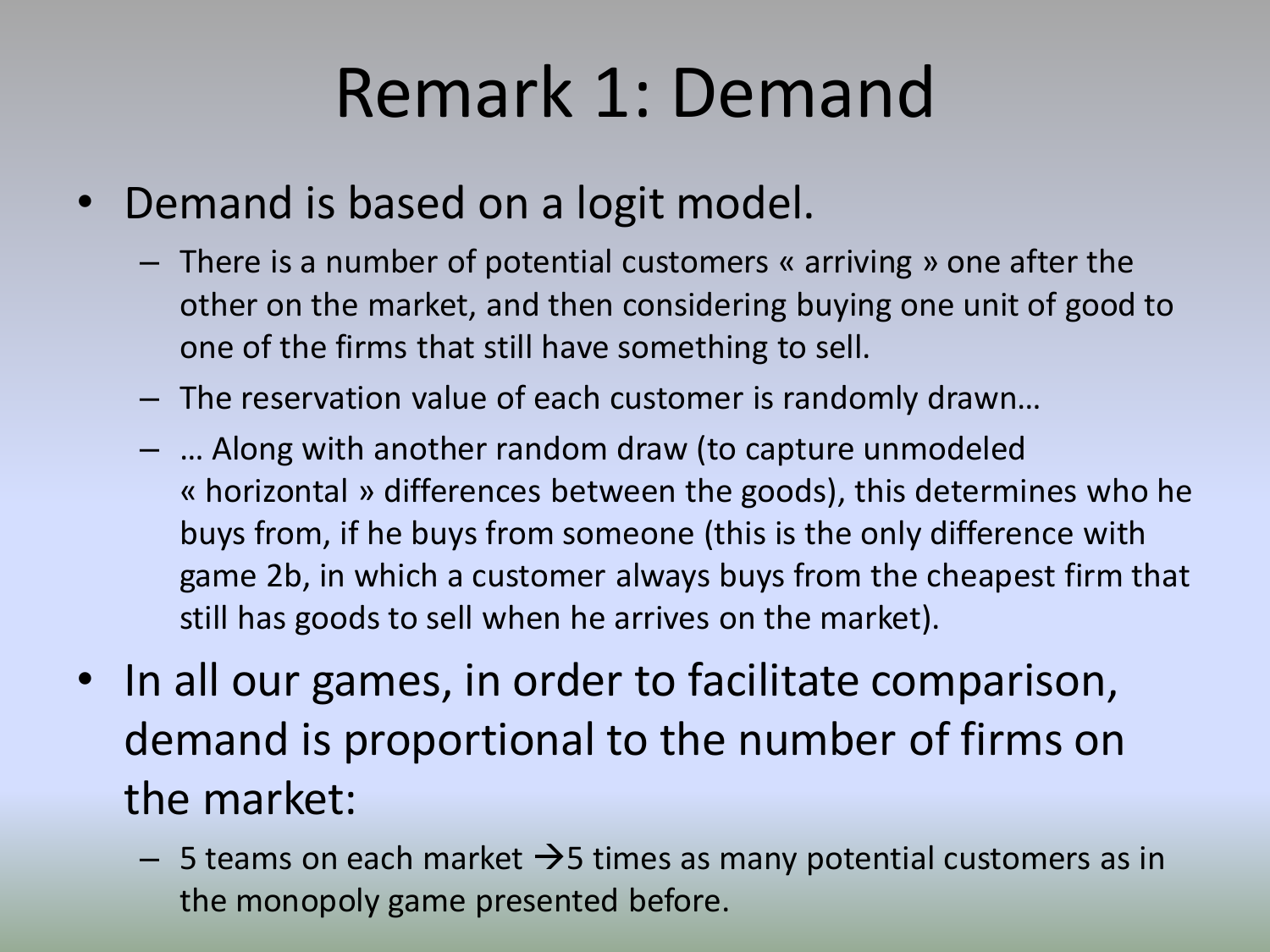## Market game 2b

- Market Game 2b is identical to Market Game 2, except that goods are perfectly homogenous:
	- The reservation value of a customer is randomly drawn, as in game 2…
	- … but there is no random draw to determine which firm he buys from:
	- He always buys from one of the the cheapest firms that still have goods to sell when he arrives on the market.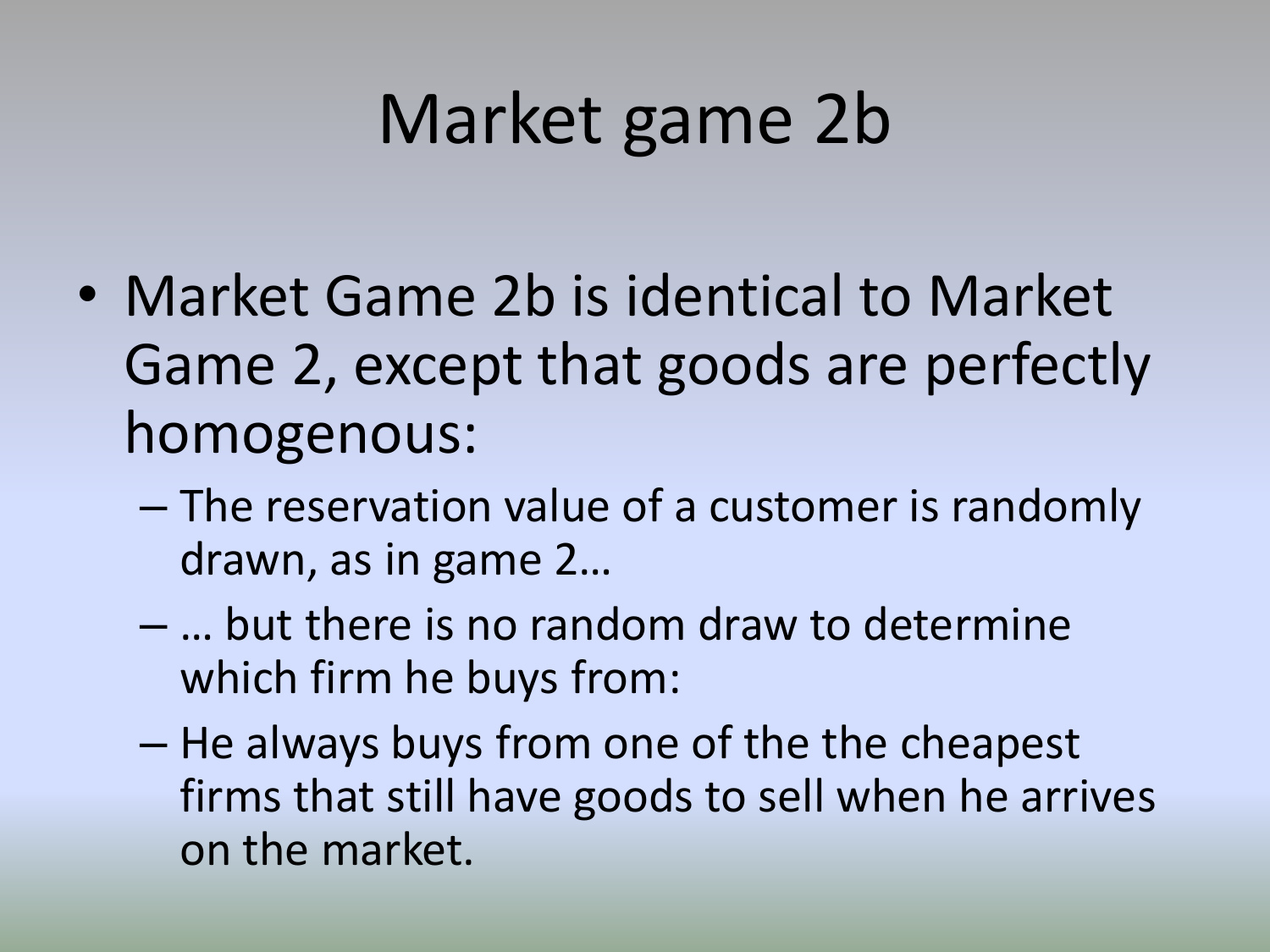## Remark 2: Parameters calibration

- M 3: Production Capacity 400  $\rightarrow$  Total production capacity is close to the monopoly quantity.
- M 1, 2, 5: Production Capacity 1000
	- $\rightarrow$  Price decrease is slower on markets 1-2-5 than in market 4, because of weaker incentives to choose a very low price (In market 4, players can expect much higher sales when they have the lowest price, since their production capacity is more important).
	- $\rightarrow$  In Game 2b, with non-differentiated demand:
		- Production capacity of 1000 limits short run competition, above the marginal cost.
		- Prices remains higher than in market 4, and usually, all firms eventually sell up to their capacity.
- The level of fixed cost on markets 2 to 5,  $\epsilon$ 35000, is such that:
	- If there are 5 or 6 players by market, one or two of them should decide to stay out of the market 5.
	- Profits on markets 2 and 4 will be negative, and the best players can do is to accept that and try and accomodate the situation (and not base their price on average cost!).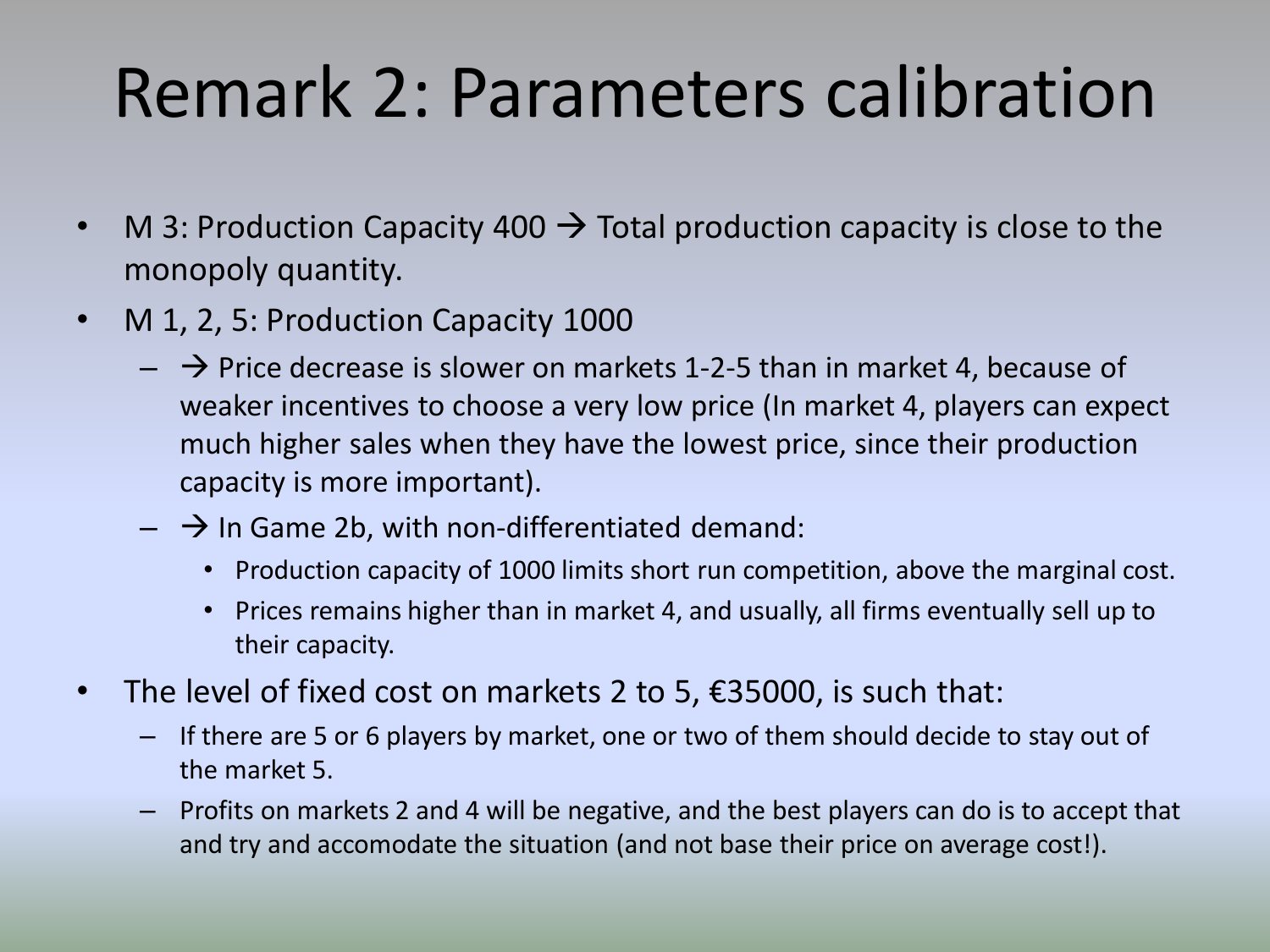### Recommended Settings

- Split players across separate "universes":
	- Players from one universe only interact with other players from the same universe (yet compete with every other player for the highest score)
		- This is useful to limit over-aggressive strategies
		- Balance between competition and cooperation
- Recommended settings:
	- More than 1 universe
	- if possible, 1 universe for 5-6 players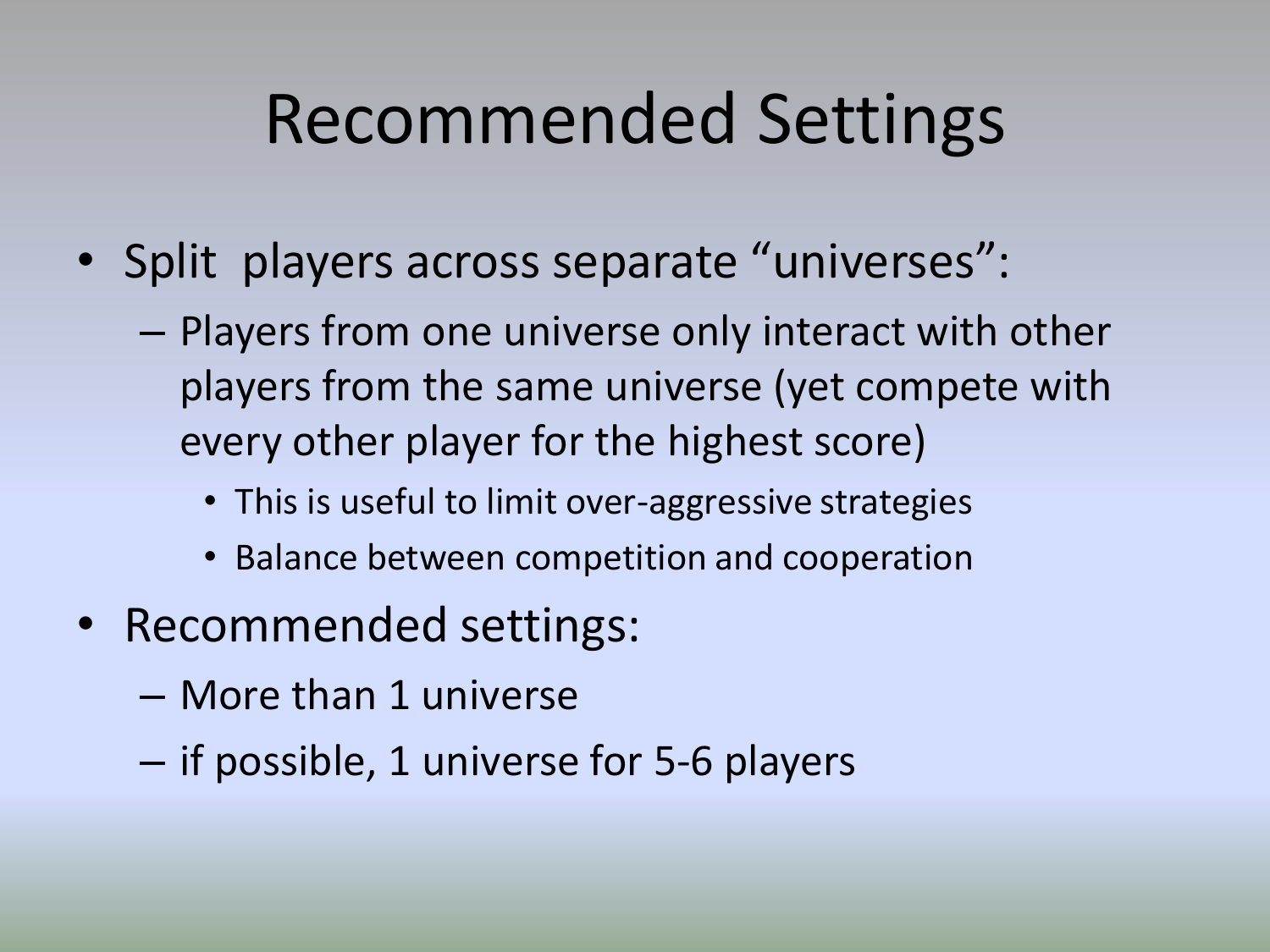### The interface, Results

 $\left[\mathbf{u}\right]$  economics-games.com

& Edit profile  $\star$  Player 1

**Competition Result** 

### **Round 21**

**FRIE** 

 $\bullet$ 

**SCORES** 

**K DESERVE DES RE** 

Note Reminder: On each market, if all firms choose a price equal to 50€, every firm sells about 694 goods.

| (verage <b>Individual</b> Sales (if every firm on the market chooses the <b>same</b> price) |  |  |  |
|---------------------------------------------------------------------------------------------|--|--|--|
|---------------------------------------------------------------------------------------------|--|--|--|

| Price  | 40                  | 50  | 60            | 70          | 80            | 100 | 110           | 120         | 130        |
|--------|---------------------|-----|---------------|-------------|---------------|-----|---------------|-------------|------------|
| Demand | $\mathbf{a}$<br>162 | 694 | $\sim$<br>ხაა | ---<br>-979 | $-$ 00<br>322 | 423 | $\sim$<br>31. | $\sim$<br>w | 2Q.<br>ا ب |

### Market 6, with no fixed costs

| $*$ Player 1 | 868 (€22)     | 132 |
|--------------|---------------|-----|
| Player 12    | 953 ( $E21$ ) | 47  |
| Player 3     | $1000$ (€21)  |     |
| Player 6     | 885(E22)      | 115 |
| Player 8     | 930 ( $E21$ ) | 70  |
| Player 9     | 856 (€23)     | 144 |

|                  |                            |              | Results |                       |                         |                             |
|------------------|----------------------------|--------------|---------|-----------------------|-------------------------|-----------------------------|
|                  | Price                      | <b>Sales</b> | Revenue | <b>Variable Costs</b> | <b>Fixed Costs</b>      | <b>Profit on the Market</b> |
| $\star$ Player 1 | €22                        | 868          | €19,096 | €3,472                | $\epsilon$ <sup>0</sup> | €15,624                     |
| Player 12        | E21                        | 953          | €20,013 | €3,812                | $\epsilon$ <sub>0</sub> | €16,201                     |
| Player 3         | E21                        | 1000         | €21,000 | €4,000                | $\epsilon$ <sub>0</sub> | €17,000                     |
| Player 6         | E22                        | 885          | €19,470 | €3,540                | $\epsilon$ <sub>0</sub> | €15,930                     |
| Player 8         | E21                        | 930          | €19,530 | €3,720                | $\epsilon$ <sup>0</sup> | €15,810                     |
| Player 9         | €23                        | 856          | €19,688 | €3,424                | $\epsilon$ <sup>0</sup> | €16,264                     |
| Average          | $\epsilon$ 22 (avg choice) |              |         |                       |                         | €16,138                     |
|                  |                            |              |         |                       |                         |                             |

### Market 7, with fixed costs

| $\star$ Player 1 | 888 (€22)               | 112             |
|------------------|-------------------------|-----------------|
| Player 12        | 906 ( $E22$ )           | 94              |
| Player 3         | $877 (\text{ } \in 22)$ | 123             |
| Player 6         | 943 ( $\in$ 21)         | 57 <sup>°</sup> |
| Player 8         | 987 ( $E21$ )           |                 |
| Player 9         | 886 (€22)               | 114             |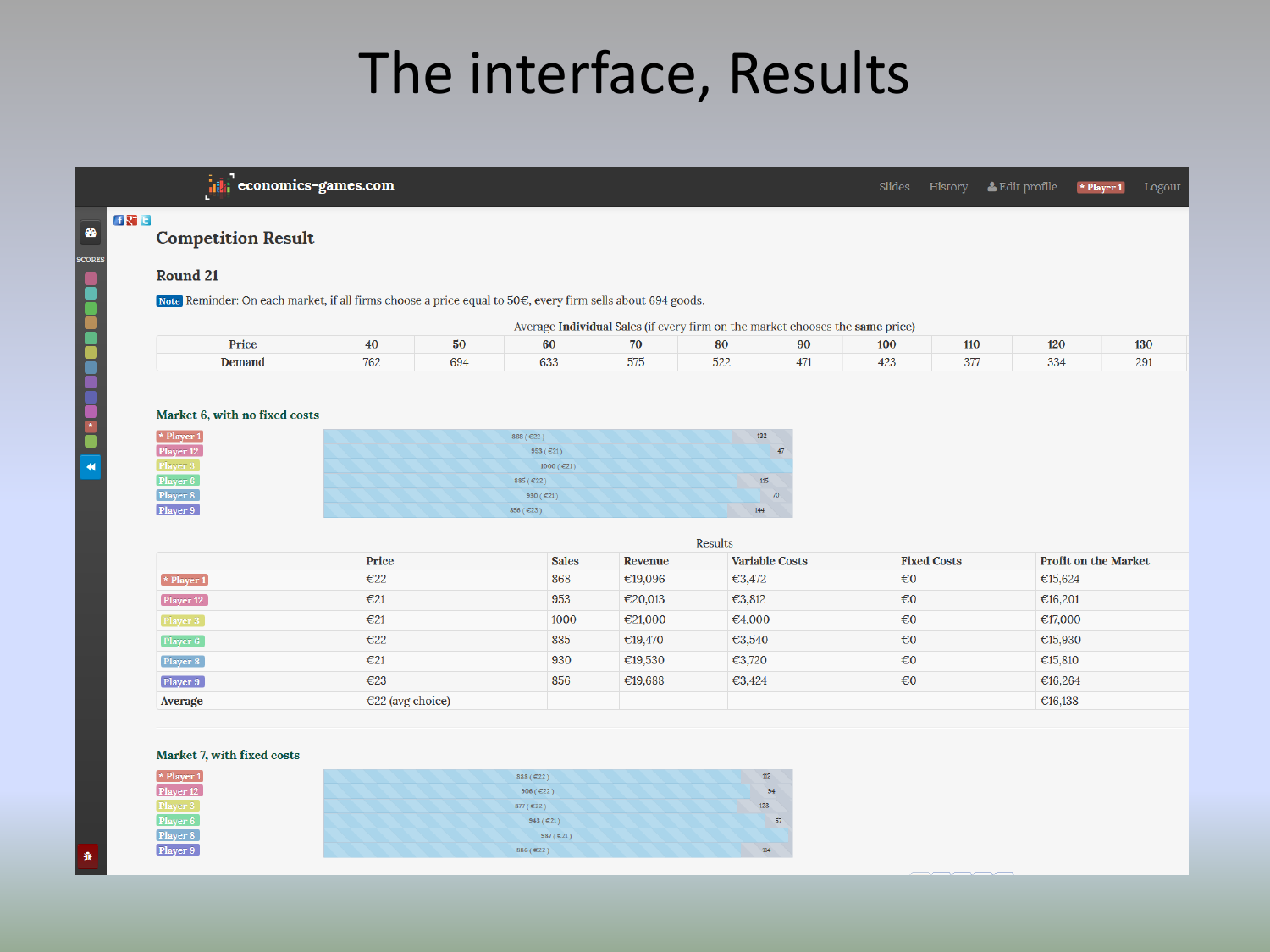- Comparison between monopoly and oligopoly (price and profits).
- What drives competition?
	- Residual demand and marginal revenue.
	- Price elasticity of demand and the sales/margin trade-off
	- The prisoner's dilemma
- Capacity constraints as limits to price competition, keeping prices and profits above the unconstrained level.
	- First evocation of short run vs long-run competition (more about that in the last game)
	- Analogy « capacity constraints / increasing marginal costs »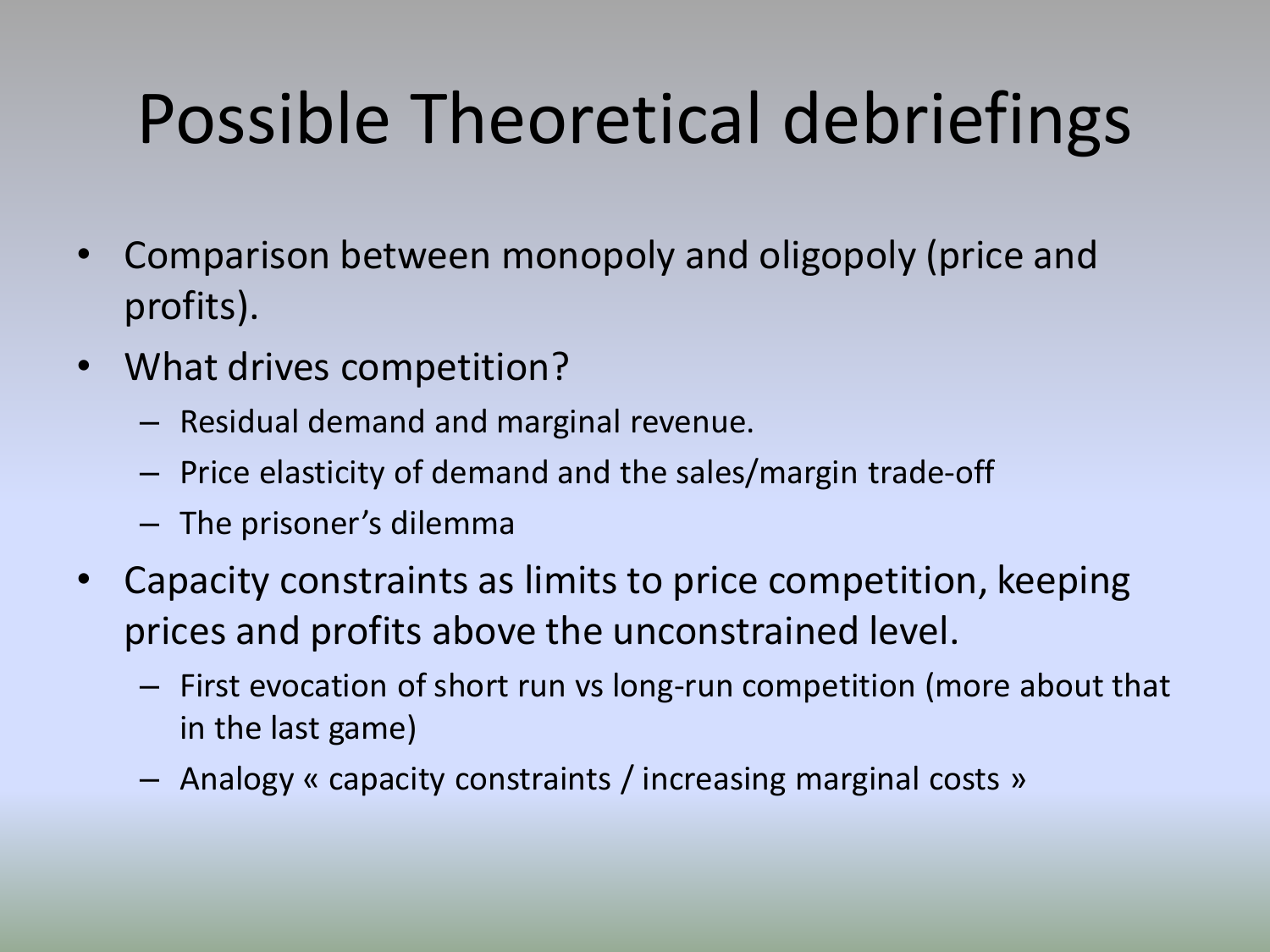- Impact of sunk costs (for one-shot interactions):
	- On best response functions.
	- On equilibrium prices if every player is rational and believes that every other player is rational

More advanced:

- On players' strategies if players are rational and expect that some of their competitors will not be rational and will increase their price
	- $\rightarrow$  Possible discussion about Bertrand competition with differentiated goods and capacity constraints, prices as strategic complements, etc.
	- $\rightarrow$  The role of expectations
	- $\rightarrow$  Possible presentation of the notion of Nash Equilibrium.
	- $\rightarrow$  Possible discussion about what can happen if the process is iterated and about the stability of Nash equilibria.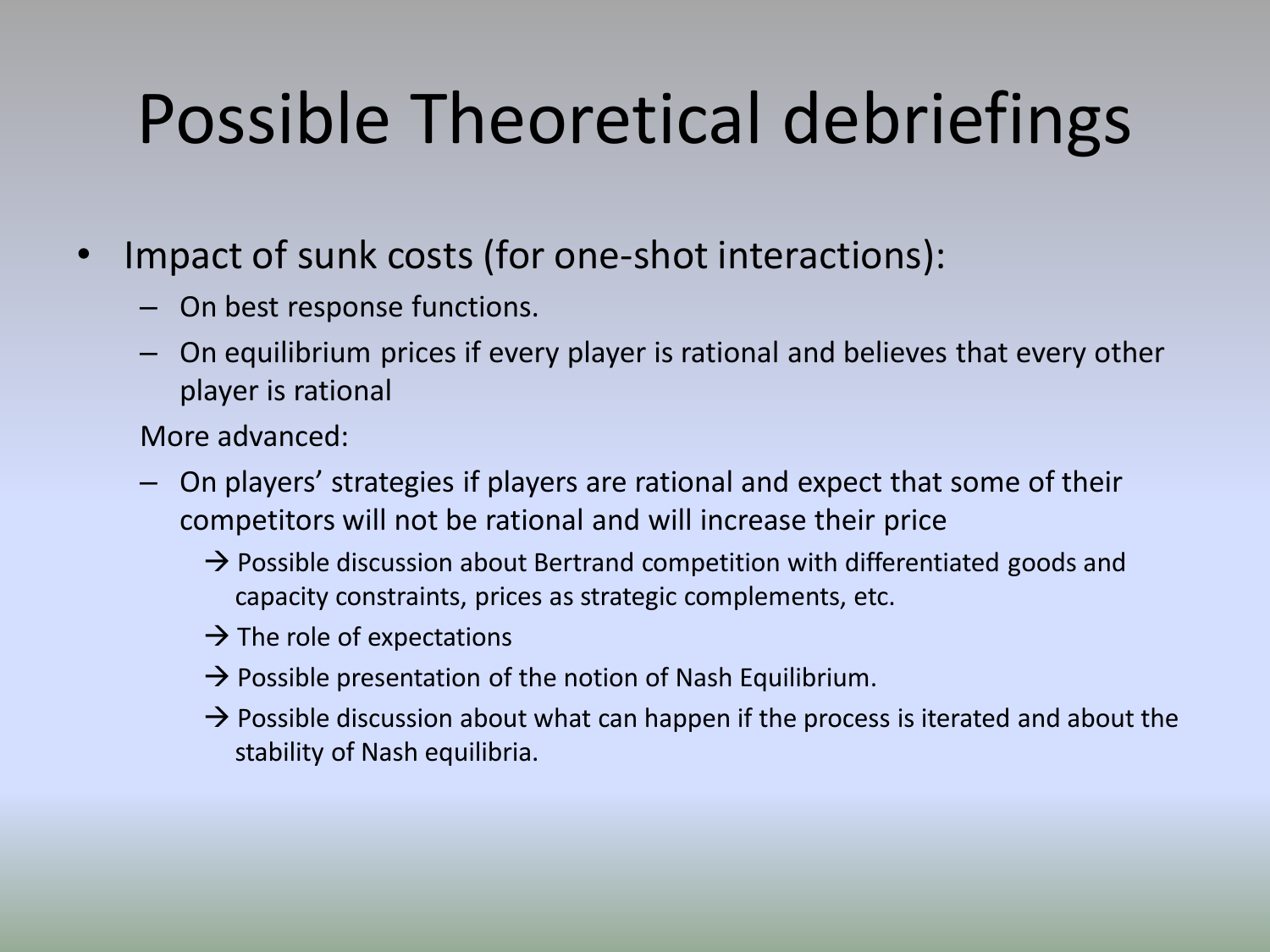- Impact of avoidable fixed costs
	- When it does not drive any firm out of the market (=sunk cost)
	- When it drives some of the firms out of the market (higher price and profit, but through less competition)
- Price in the short run determined by avoidable costs AND demand AND capacity constraints (and…)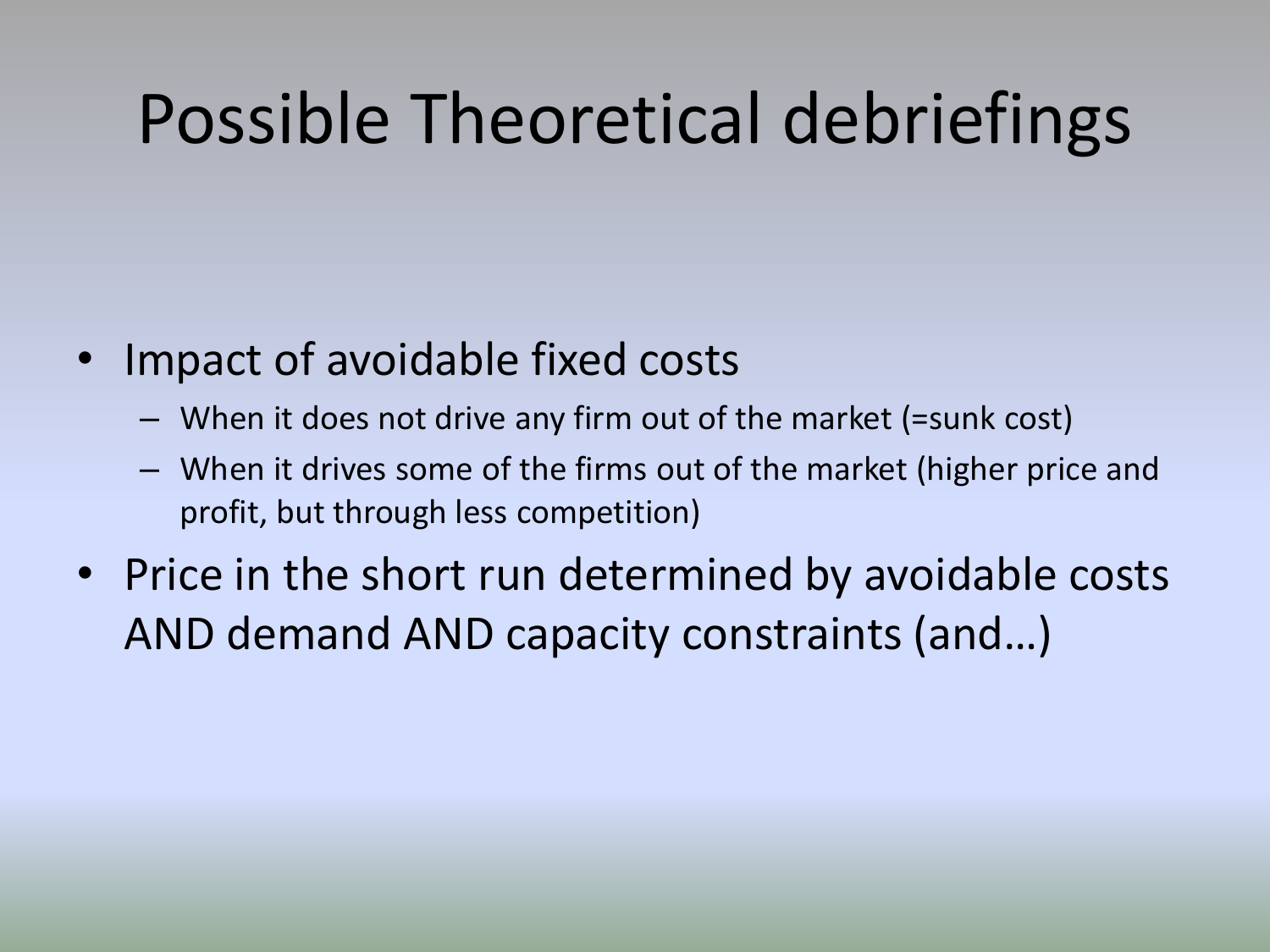### Instructor's Interface

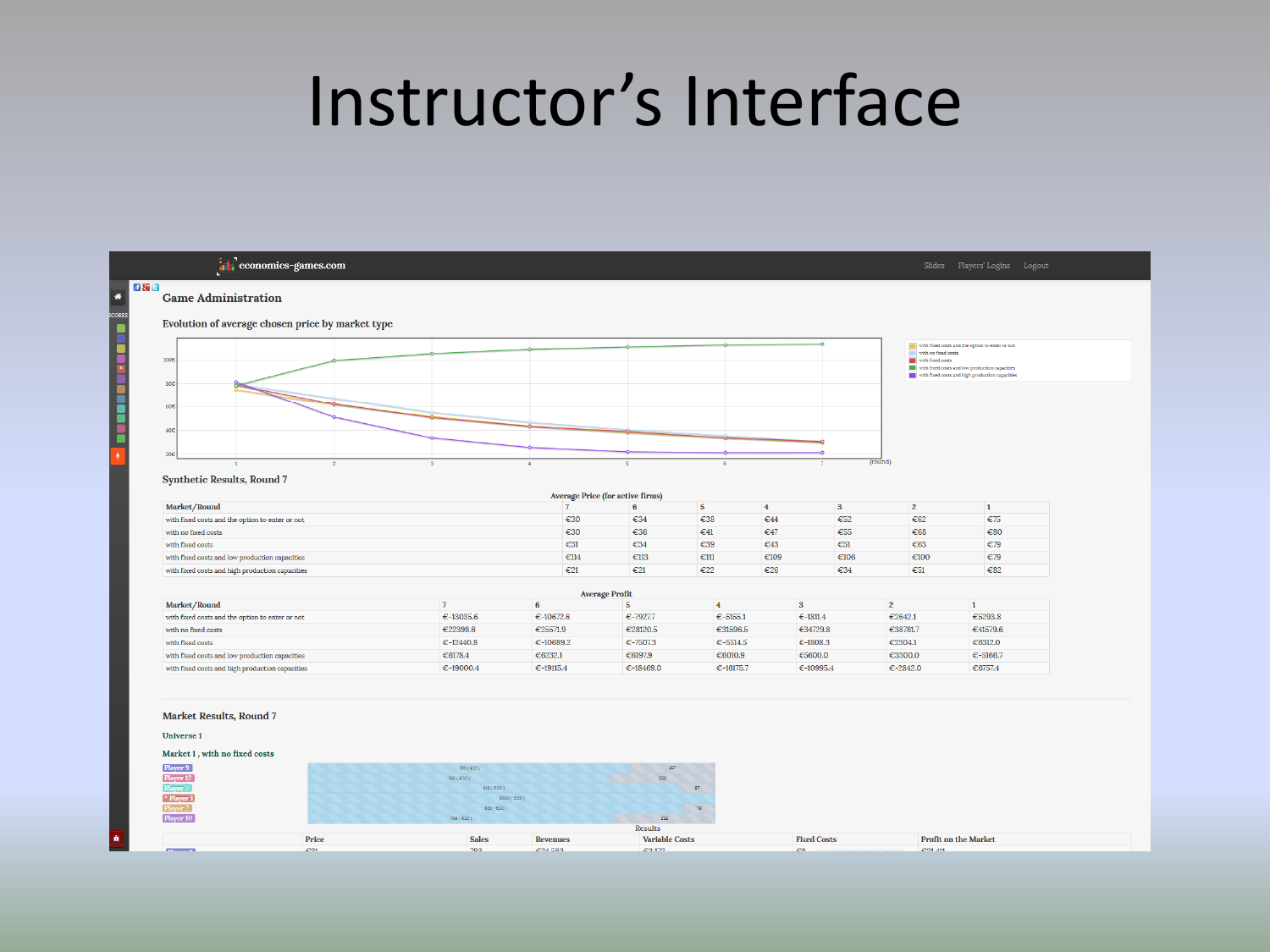## More

• More on this game and on how to use the site:

<https://economics-games.com/sunk-cost-competition>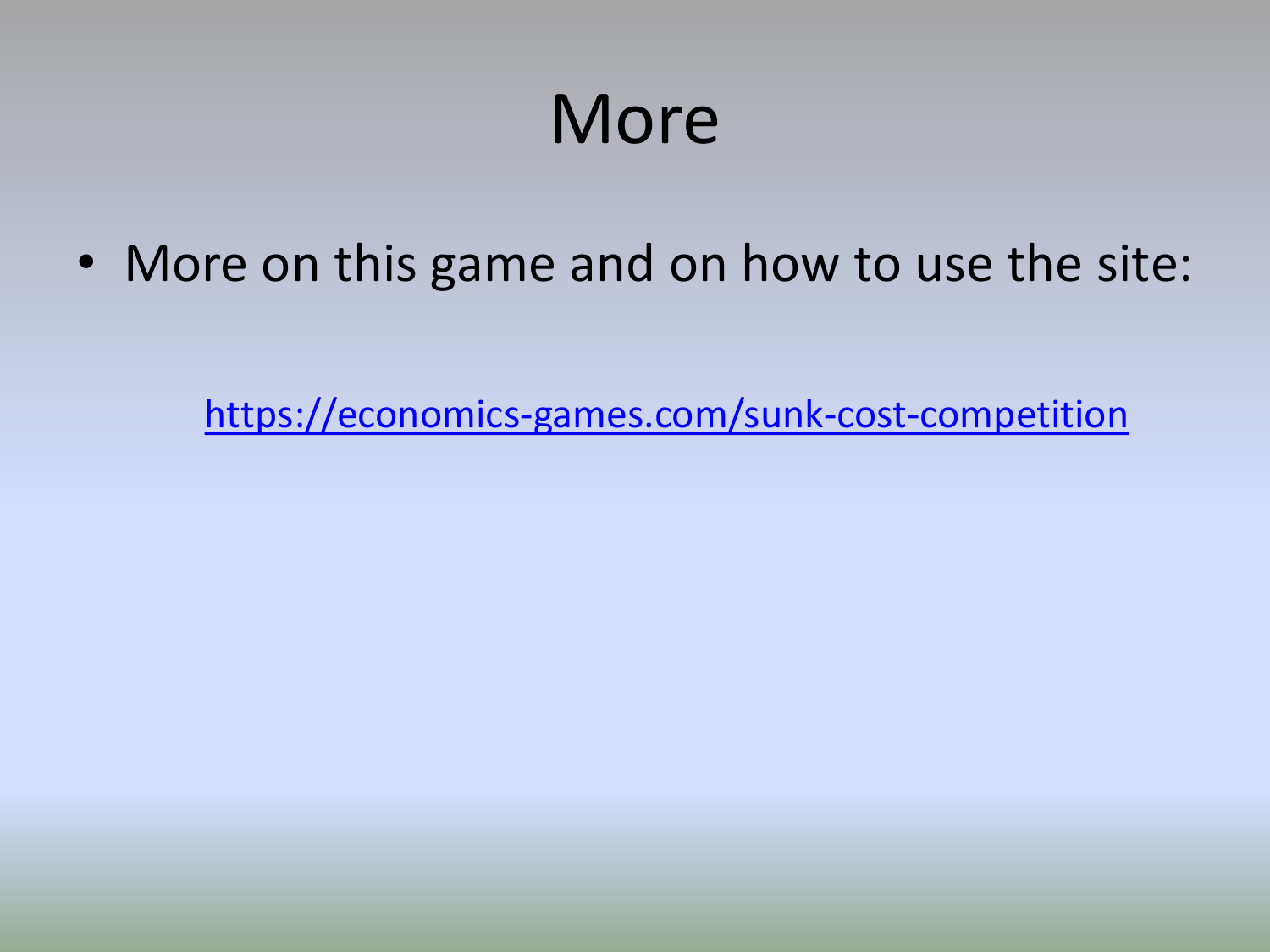## Possible Extensions to study collusion with market game 2

- Have the students play again with new parameters:
	- Anonymous players on some universes, and not on others?
	- Encouraging communication or not?

– …

- More or less uncertainty about the end of the game?
- Only allow price changes once every 2 or 3 rounds, on some of the markets?
- On some markets/universes, you can invite students to declare a price on the blackboard (non-binding declaration)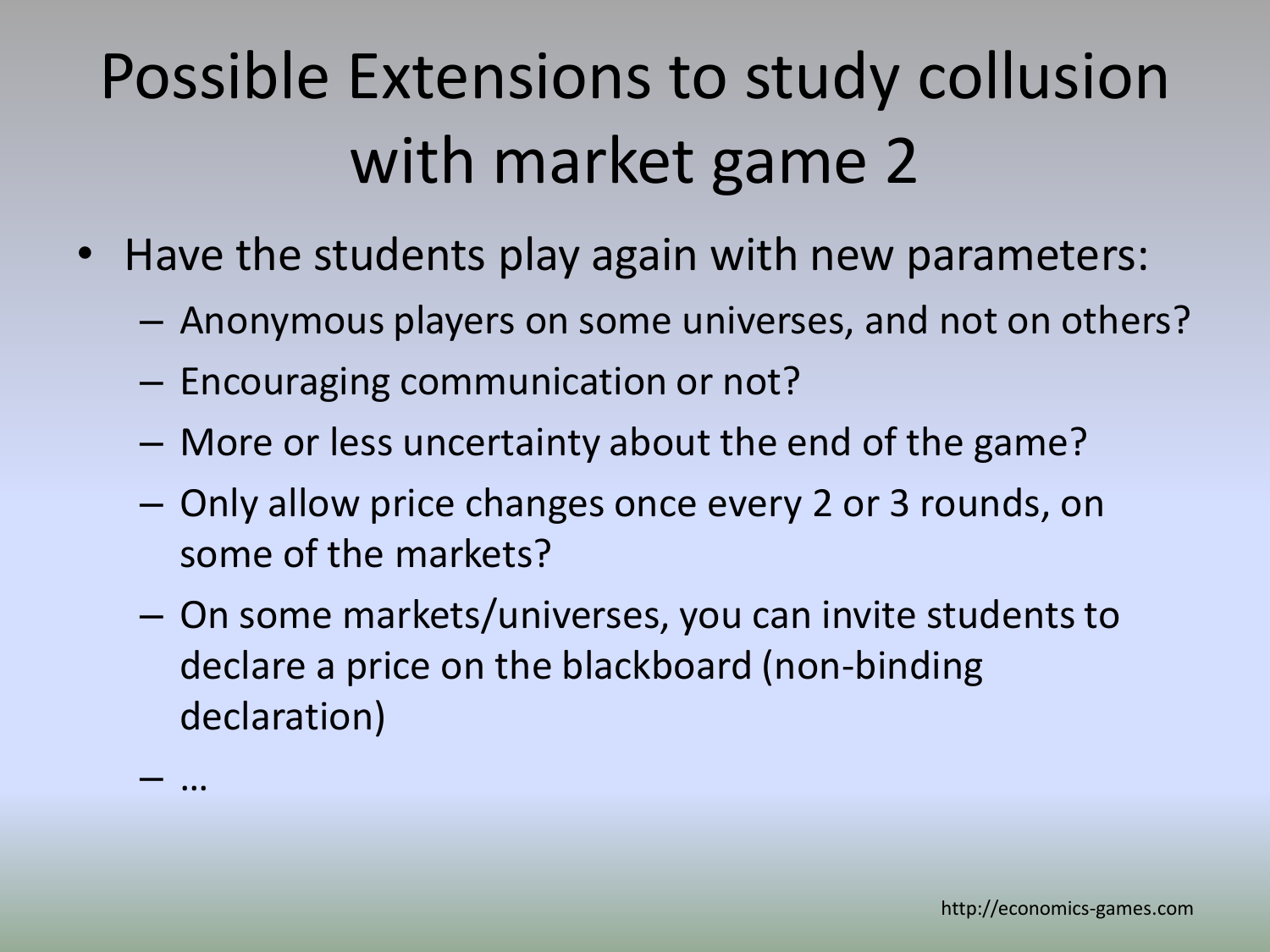### **MARKET GAME 3:**

### **IMPACT OF THE NUMBER OF COMPETITORS ON PRICE AND PROFITS**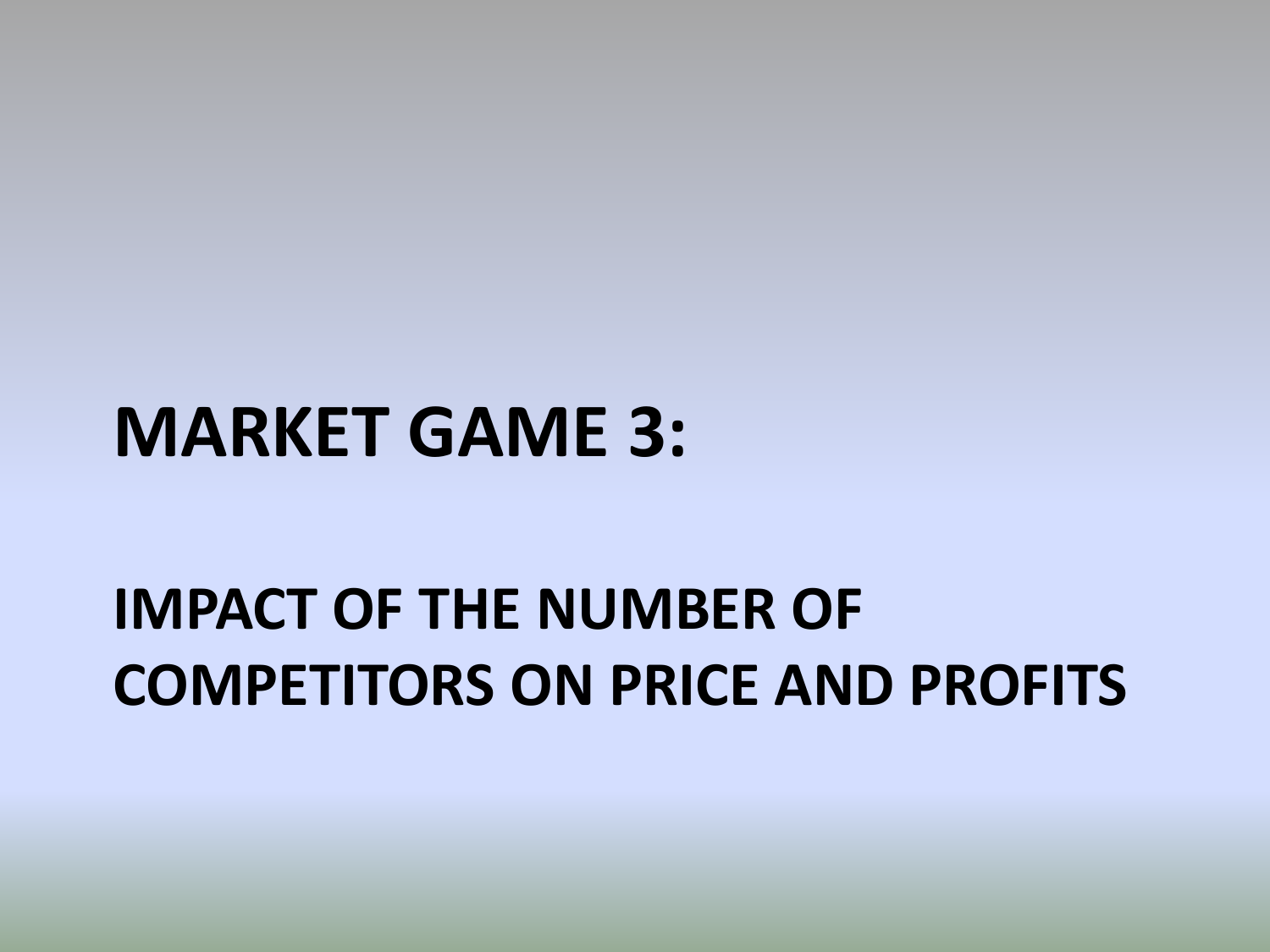# **Objective**

- Short game (15 minutes), intended to:
	- Explain the logic behind competition.
	- Compare oligopoly with monopoly.
	- –Have students understand the impact of the number of competitors on the competition intensity.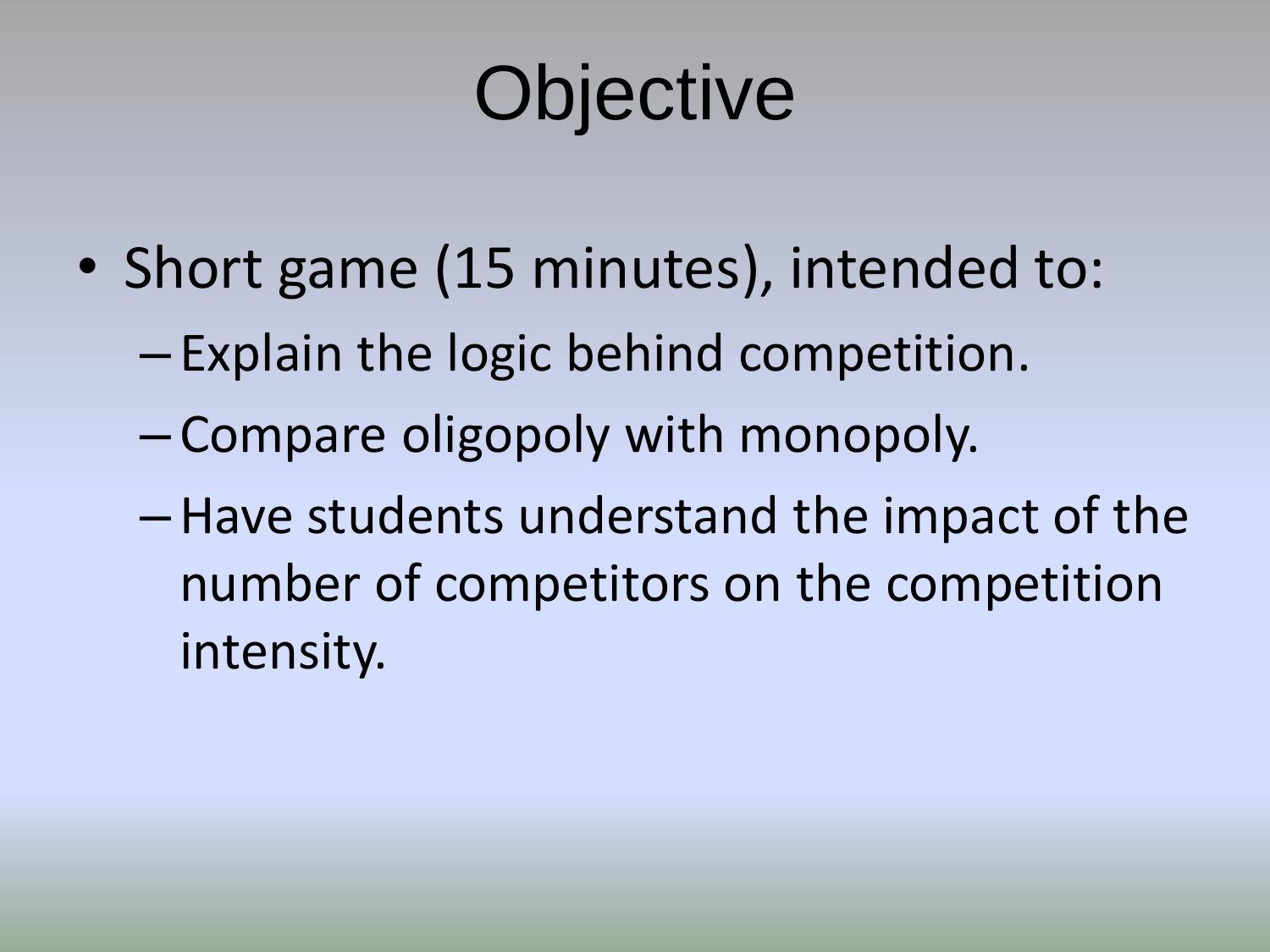## **Description**

- Players compete against other players on 2 markets with a different number of competitors:
- Demand is proportional to the number of competitors.
- Repeated game
	- Recommended setting: 2-players markets for the first experiment (i.e. n/2 universes), and 2 big universes with half of the players for the second experiment.
	- Avoid having only 1 universe to avoid over-aggressive strategies.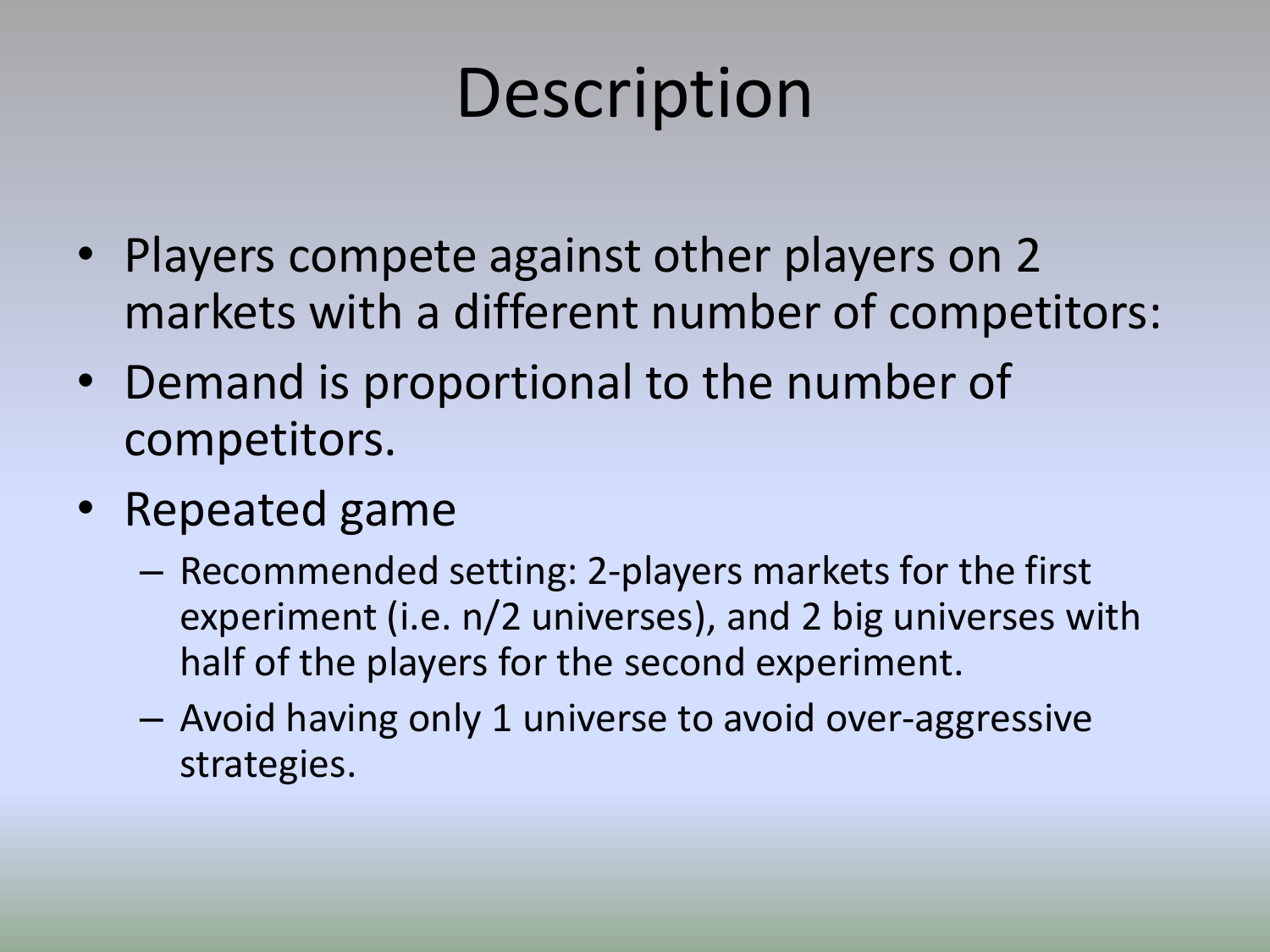- Comparison between monopoly and oligopoly (price and profits).
- What drives competition?
	- Residual demand and marginal revenue.
	- Price elasticity of demand and the sales/unit-price trade-off.
	- The prisoner's dilemma.
- Collusion and repeated games (+ impact of the number of competitors on collusion)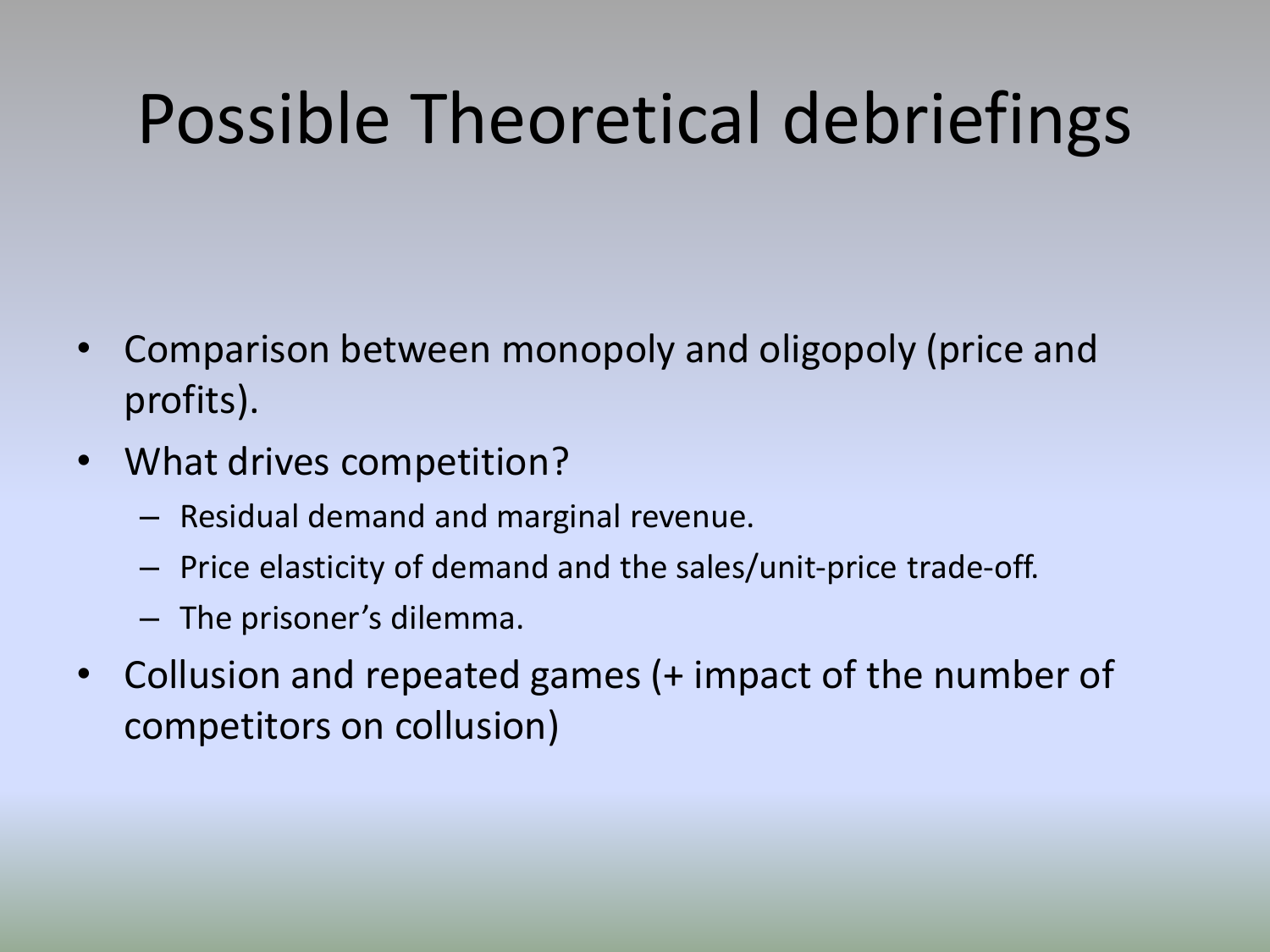### **MARKET GAME 4:**

**PRICE AND QUANTITY COMPETITION, AND CO2 ENVIRONMENTAL POLICIES (QUOTAS, TAXES AND EMISSION PERMITS)**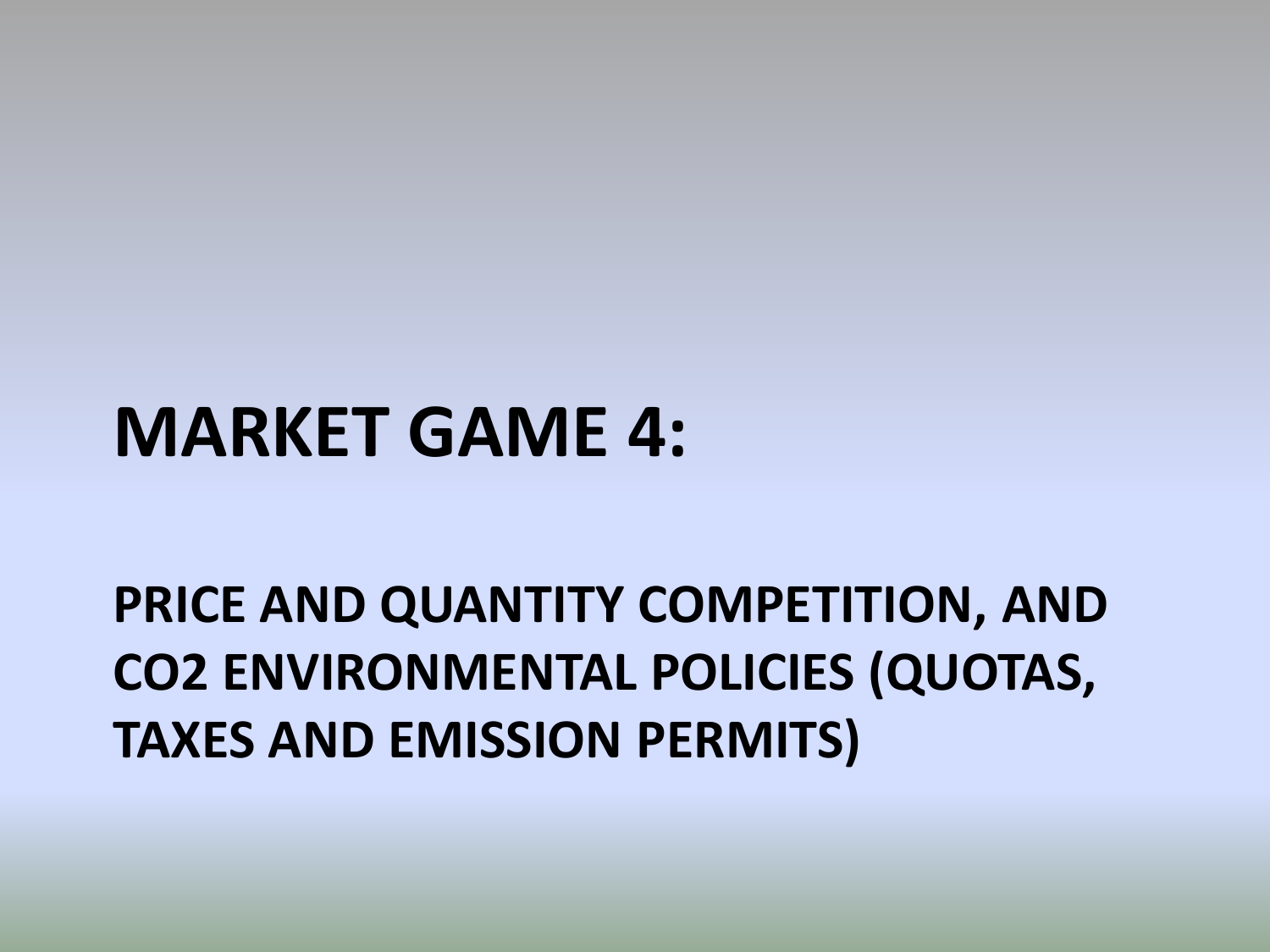# **Objective**

- Longer game (1h30 2h), intended to:
	- Introduce a few basic environmental policy tools: taxes, subsidies, quotas, permits and explain how/why they work.
	- Highlight the importance of marginal reasoning and opportunity costs.
	- Have students realize the dangers of misusing average costs.
	- Show the impact of marginal cost on price.
	- Show how quantity competion in the long-run articulates with price competition in the short-run.
- Can be played after market games 1 and 2, or on its own.
	- In this case, I would recommend having the students play this game as a monopoly, first.
		- $\rightarrow$  get accustomed to the demand function.
		- $\rightarrow$  get accustomed to the environmental policies .
		- $\rightarrow$  provides a useful benchmark for the multiplayer game.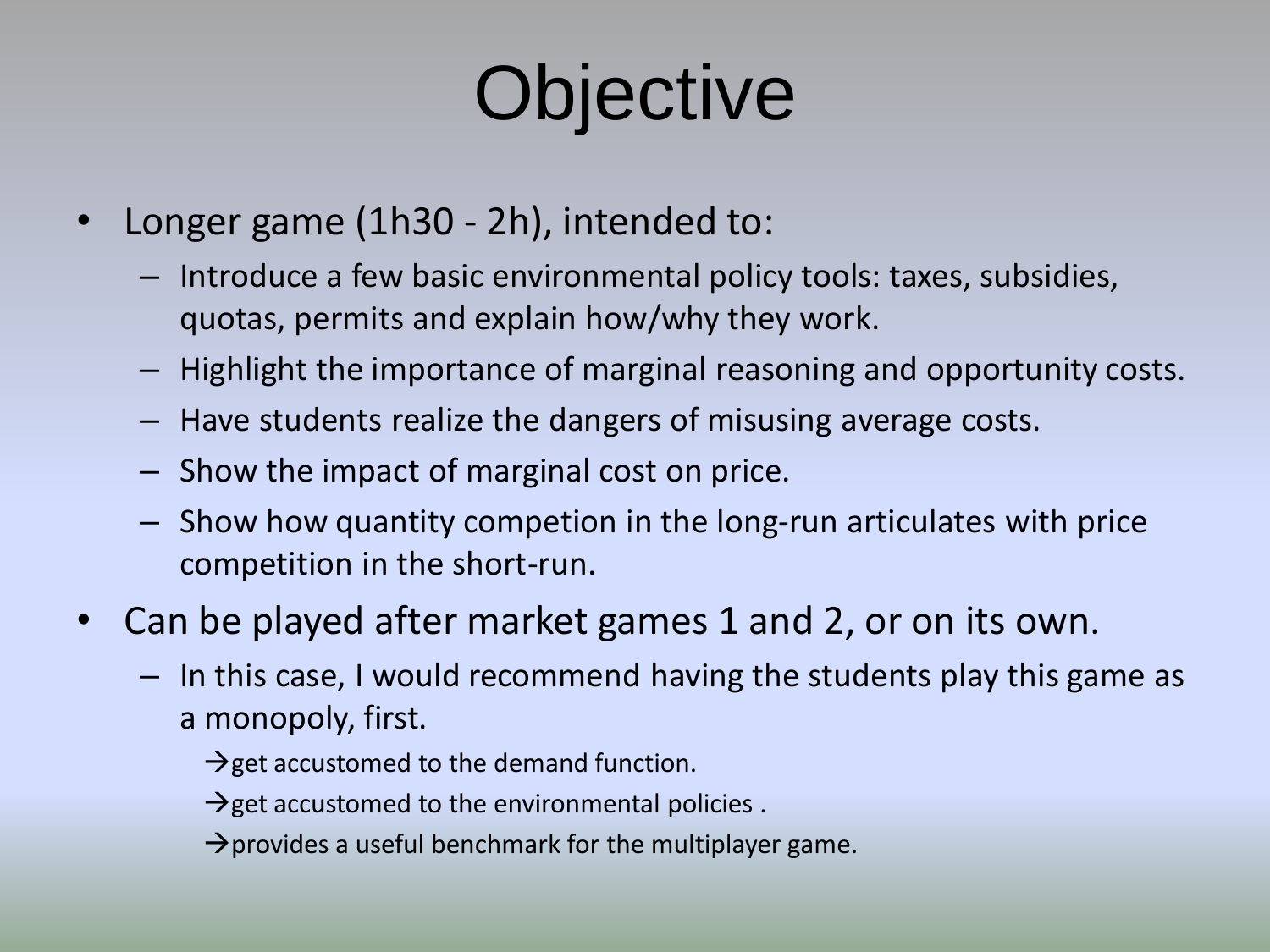## **Description**

- Impact of environmental policies in a setting with quantity precommitment followed by price competition.
- Players repeatedly take price and quantity decisions on four markets subject to different environmental policies for  $CO<sub>2</sub>$ emissions:
	- no policy benchmark,
	- unit taxes,
	- quotas
	- permits
- Production costs and demand are the same on all markets (same as in other games)
- Detailed Rules are available here: <https://economics-games.com/resources/site/manual/environmental-economics-games.pdf>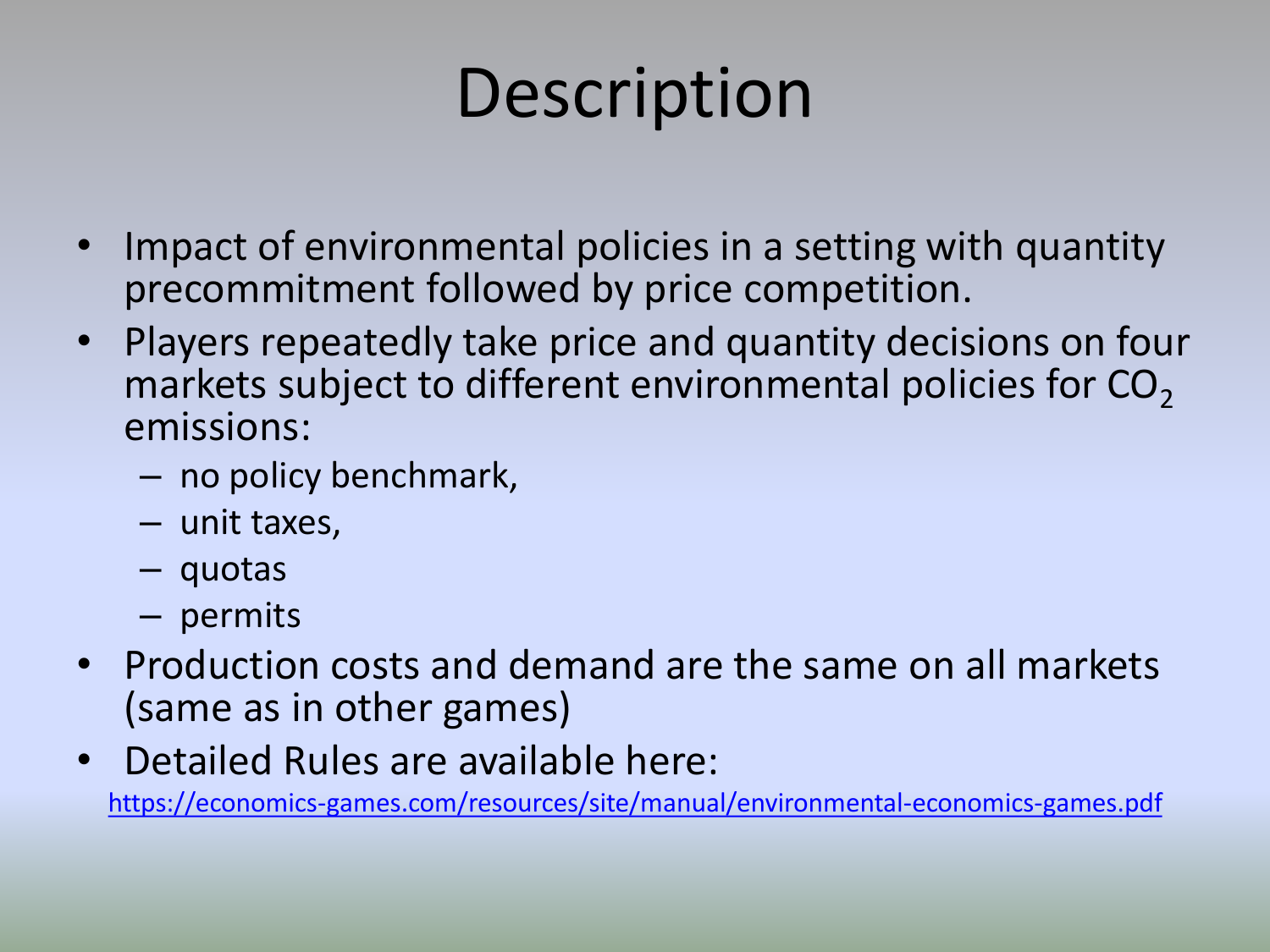|  | $\mathcal{L}$ economics-games.com |
|--|-----------------------------------|
|--|-----------------------------------|

Year 2

### **Technology on all markets**

| Unit production cost | <b>Unit distribution cost</b> | <b>CO2 emissions (tons) per good produced</b> |
|----------------------|-------------------------------|-----------------------------------------------|
| ີ                    |                               |                                               |

Note Each good produced now will cost €15 and emit 0.5 tons of CO2, even if it is not sold. It will also cost €4 if it is sold.

### Market 1, "Benchmark (Region 1)" (Your competitors: Player 2 Player 3 Player 4)

Note On this market, there is no environmental policy

| Goods (by round)  | Production Cost $(\epsilon)$ | Production + Distribution Cost $(\epsilon)$ | <b>CO2</b> emissions (tons) by Round |
|-------------------|------------------------------|---------------------------------------------|--------------------------------------|
| 986 $\frac{1}{2}$ | 14790                        | 18734                                       | 493.000                              |

### **Last Year Capacities and Sales**

### Round 1 (Total 4036 / Unsold : 1292 goods)

| *Player 1<br>Player 2 | 710 (€50) | 276 |
|-----------------------|-----------|-----|
|                       | 683 (€50) | 367 |
| Player 3              | 651 (€50) | 349 |
| Player 4              | 700 (€50) | 300 |

### Profit on the market (excl. CO2 cost)

| *Player 1 | €17.870 |
|-----------|---------|
| Player 2  | €15,668 |
| Player 3  | €14,946 |
| Player 4  | €17,200 |

### Round 2 (Total 4036 / Unsold: 1027 goods)

| $\left[\right.\times$ Player 1 | 632 (£50)  |            | 354 |  |
|--------------------------------|------------|------------|-----|--|
| Player <b>M</b>                |            | 1022 (€42) |     |  |
| Player 3                       | 355 ( €57) | 645        |     |  |
| $m = 1$<br><b>Player 4</b>     |            | 000 (€42)  |     |  |

### Profit on the market (excl. CO2 cost)

| $\vert$ *Plaver 1 | €14,282 |
|-------------------|---------|
| Player 2          | €23,086 |
| Player 3          | €3,815  |
| Player 4          | €23,000 |

| €14,282<br>€23,086 |  |  |  |
|--------------------|--|--|--|
| €3,815<br>€23,000  |  |  |  |

### Market 2, "Unit tax (Region 1)" (Your competitors: Player 2 Player 3 Player 4)

Note On this market, you will pay a €40 tax for each ton of CO2 emitted (which amounts to €20 by good)

| Goods (by round) | Production Cost $(\epsilon)$ | Production + Distribution Cost $(\epsilon)$ | <b>CO2 emissions (tons) by Round</b> |
|------------------|------------------------------|---------------------------------------------|--------------------------------------|
| 910              | 13650                        | 17290                                       | 455.000                              |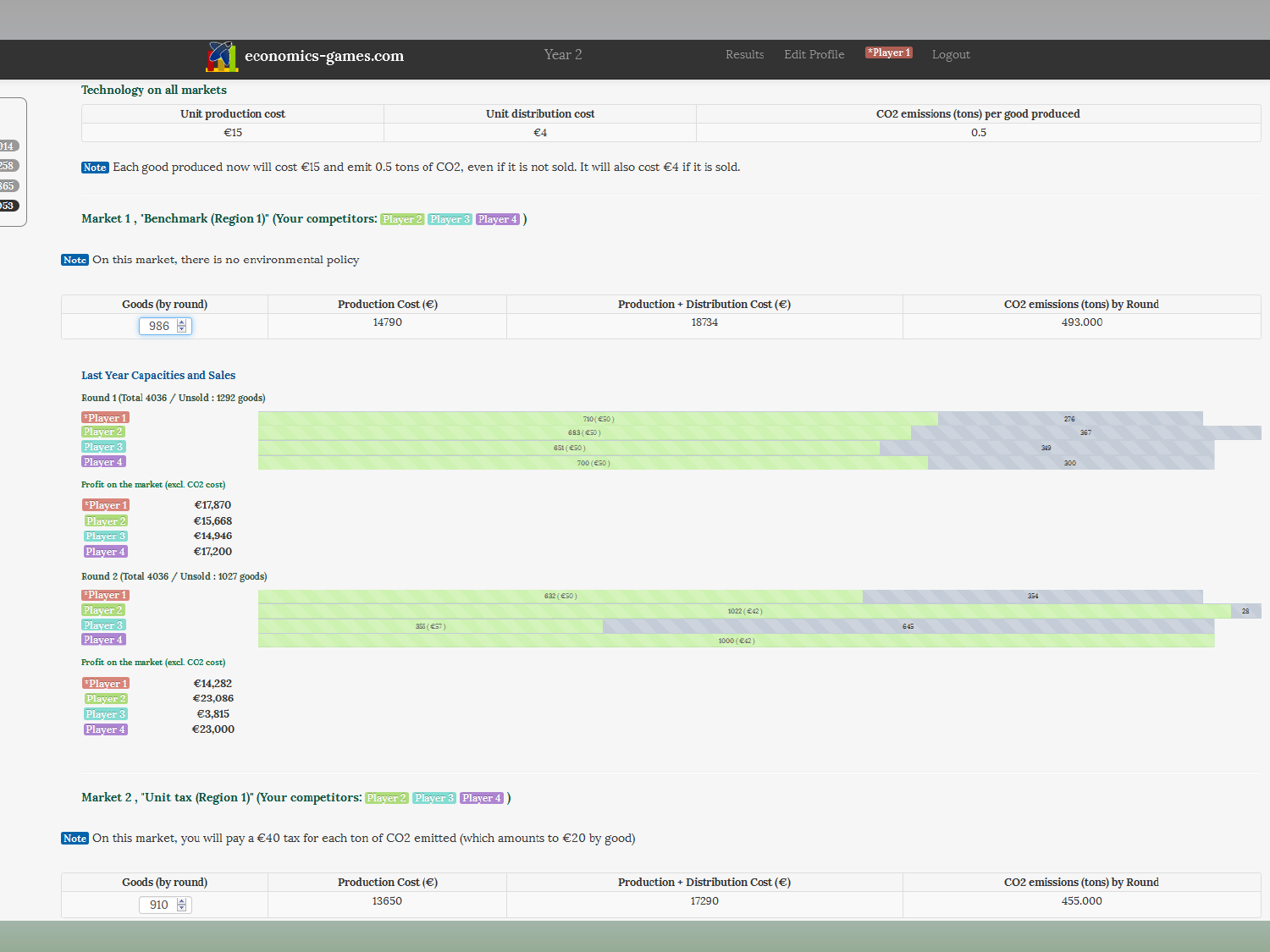

### economics-games.com

\*Player 1 Edit Profile

Logout

### **Year 1. Results**

cores

| €200,014 |  |
|----------|--|
| €196,258 |  |
| €179.865 |  |
| €165,053 |  |

### Over the Year

| Ranking                 | <b>Team</b>                    | <b>Year Profits</b> | Average Price | <b>Sales</b> | Production | Sales/Production | CO <sub>2</sub> emissions (tons) | <b>CO<sub>2</sub></b> Costs |
|-------------------------|--------------------------------|---------------------|---------------|--------------|------------|------------------|----------------------------------|-----------------------------|
| $\mathbf 1$             | Player 2                       | €150.014            | €52           | 5.939        | 6.800      | 87.4 %           | 3.400                            | €34,000                     |
| $\overline{\mathbf{2}}$ | Player $4$                     | €146,258            | €53           | 5.641        | 6.400      | 88.2%            | 3.200                            | €32,000                     |
| $\overline{\mathbf{3}}$ | Player 3                       | €129,865            | €54           | 4.975        | 6,200      | 80.3%            | 3,100                            | €28,000                     |
| $\overline{4}$          | $\blacktriangleright$ Player 1 | €115,053            | €51           | 5,235        | 6,432      | 81.4 %           | 3,216                            | €36,400                     |

|                                 | Production | <b>Average Price</b> | <b>Year Profits</b> | <b>Sales</b> | CO <sub>2</sub> emissions (tons) |
|---------------------------------|------------|----------------------|---------------------|--------------|----------------------------------|
| <b>Total</b>                    | 25,832     | €53                  | €541.190            | 21.790       | 12,916 tons                      |
| Total over one market of type 1 | 8,072      | $\epsilon$ 48        | €129,867            | 5,753        | 4,036 tons                       |
| Total over one market of type 2 | 6,520      | €53                  | €44,332             | 5,529        | 3,260 tons                       |
| Total over one market of type 3 | 4.800      | €60                  | €199.200            | 4,800        | 2,400 tons                       |
| Total over one market of type 4 | 6.440      | €50                  | €167,791            | 5,708        | 3.220 tons                       |



Next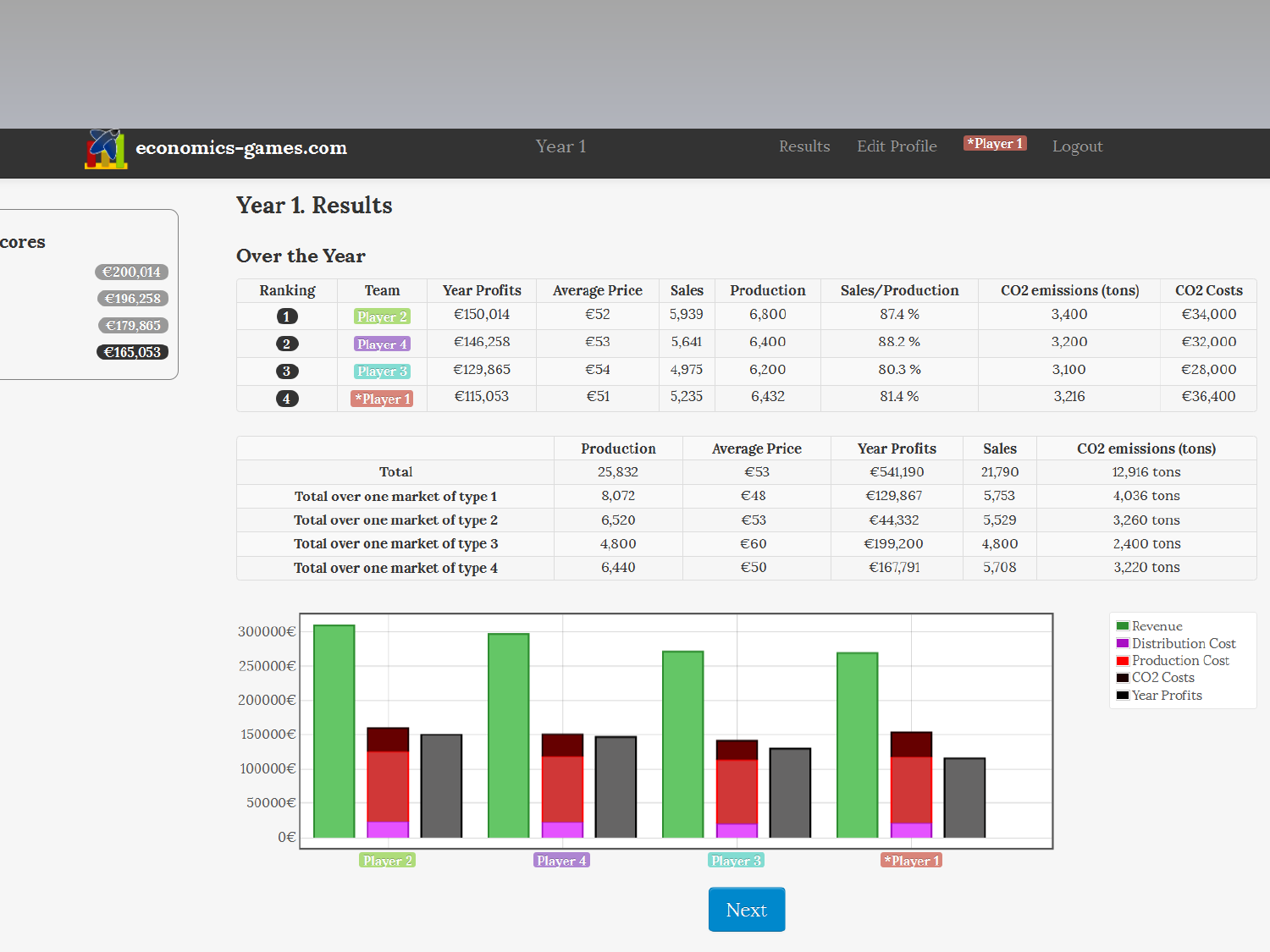## Costs and Policies

- Costs:
	- $-$  A firm must pay €15 for each good produced, and then €4 for each good sold.
	- $-$  Each good produced «emits» 0.5 tons of  $CO<sub>2</sub>$

### • Environmental policies:

- Market 1: benchmark market, no environmental policy.
- $-$  Market 2: €40 tax by ton of emitted  $CO<sub>2</sub>$
- $-$  Market 3: (non-tradable) quotas, 300 tons of  $\mathsf{CO}_2$  by round
- $-$  Market 4:  $CO_2$  emissions permits. Each firm receives 600 permits for free (or 300 permits by round).
	- With a permit, a firm can emit one ton of  $CO<sub>2</sub>$  at no cost.
	- If a firm emits more  $CO_2$  than it has permits, it will buy permits at a price of €40 for each exceeding ton of  $\overline{CO}_{2}$ .
	- If it emits less CO<sub>2</sub> than it has permits, it will sell unused permits at a price of  $\epsilon$ 40 each.
- Remark: for a €40 unit tax, producing 1000 goods costs €(15+0.5\*40)\*1000, i.e. €35000
	- $\rightarrow$  If all firms decide to produce 1000 goods, they will find themselves exactly in the same situation as in market 2 of the second market game.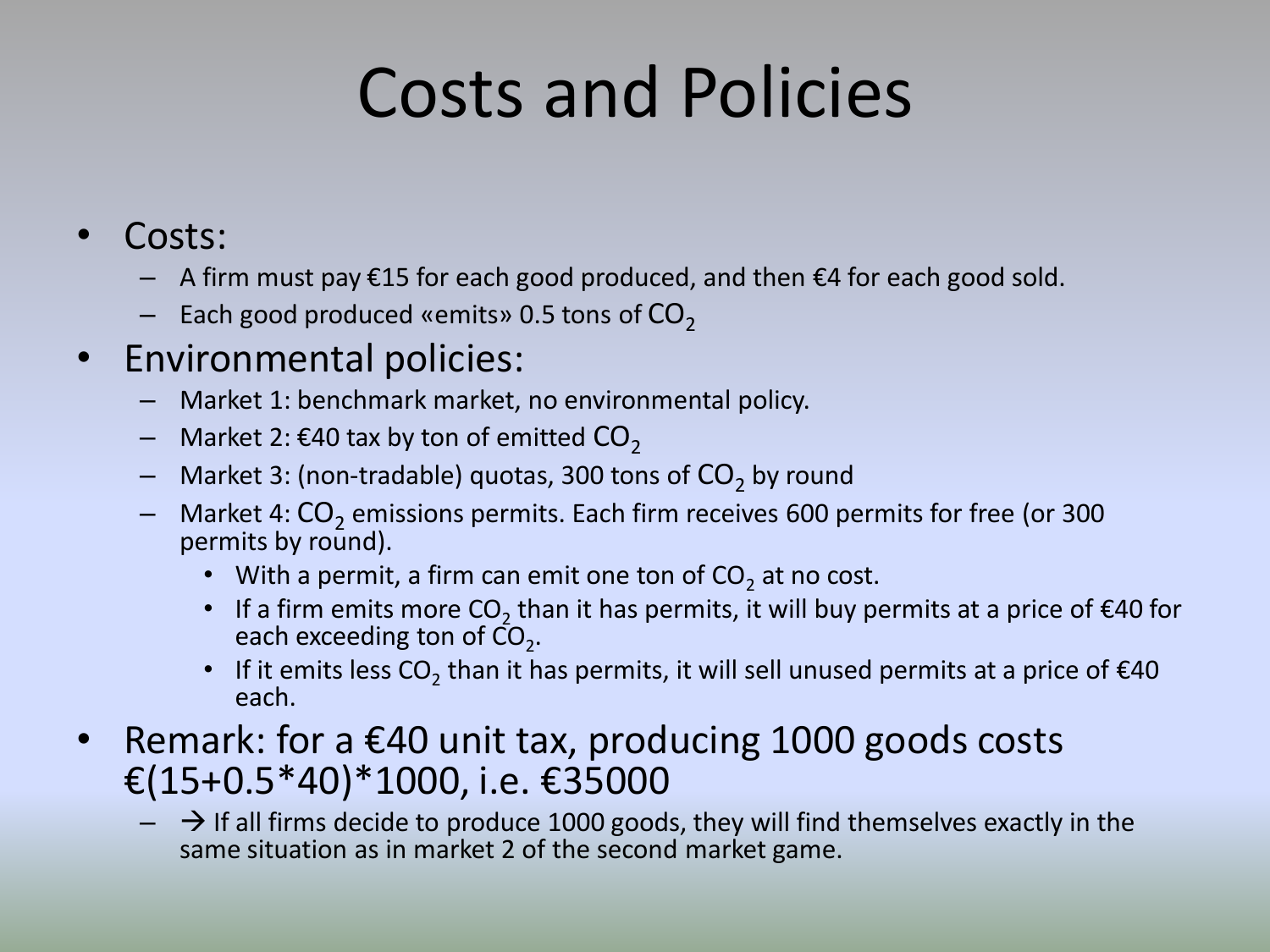| economics-games.com |
|---------------------|
|                     |

Year 1

### **Technology on all markets**

| Unit production cost | Unit distribution cost | CO2 emissions (tons) per good produced |
|----------------------|------------------------|----------------------------------------|
| ະມ                   |                        | $U_{\rm rot}$                          |



Note Each good produced now will cost €15 and emit 0.5 tons of CO2, even if it is not sold. It will also cost €4 if it is sold.

Market 1, "Benchmark (Region 1)" (Your competitors: Player 2 Player 3 Player 4)

Note On this market, there is no environmental policy

| Goods (by round)                               | Production Cost $(\epsilon)$ | $Production + Distribution Cost(E)$ | <b>CO2</b> emissions (tons) by Round |  |
|------------------------------------------------|------------------------------|-------------------------------------|--------------------------------------|--|
| $1012 \div$<br>the contract of the contract of | 15180                        | 19228                               | 506                                  |  |

### Market 2, "Unit tax (Region 1)" (Your competitors: Player 2 Player 3 Player 4)

Note On this market, you will pay a  $\in$  40 tax for each ton of CO2 emitted (which amounts to  $\in$  20 by good)

| Goods (by round) | <b>Production Cost <math>(\epsilon)</math></b> | Production + Distribution Cost $(\epsilon)$ | <b>CO2</b> emissions (tons) by Round |
|------------------|------------------------------------------------|---------------------------------------------|--------------------------------------|
| 720 후            | 10800                                          | 13680                                       | 360                                  |

### Market 3, "Quota (Region 1)" (Your competitors: Player 2 Player 3 Player 4)

Note On this market, you are limited by (non tradable) quotas: You cannot emit more than 300 tons of CO2 by round (or 600 tons of CO2 by year). This amounts to a maximum production of 600 goods (by round). Unused quotas are not kept for later.

| Goods (by round) | <b>Production Cost</b> $(\epsilon)$ | Production + Distribution Cost $(\epsilon)$ | <b>CO2</b> emissions (tons) by Round |  |
|------------------|-------------------------------------|---------------------------------------------|--------------------------------------|--|
| 600 후            | 9000                                | 11400                                       | 300                                  |  |

### Market 4, "Permits (Region 1)" (Your competitors: Player 2 Player 3 Player 4)

Note On this market, you are limited by tradable emissions permits: You have enough permits to emit 300 tons of CO2 by round (or 600 tons of CO2 by year). This means that you can produce up to 600 goods (by round) for free. However, it is possible to produce more if you want, by buying extra permits for €40 each (hence, each good produced above 600 will cost you €20). If you produce less than 600 goods (by round), you will get €40 for each unused permit, by selling it. Buying and selling permits will be done by the game automatically.

| Goods (by round) | Production Cost $(\epsilon)$ | Production + Distribution Cost $(\epsilon)$ | <b>CO2</b> emissions (tons) by Round |
|------------------|------------------------------|---------------------------------------------|--------------------------------------|
| الخاصده          | 12600                        | 15960                                       |                                      |
|                  |                              |                                             |                                      |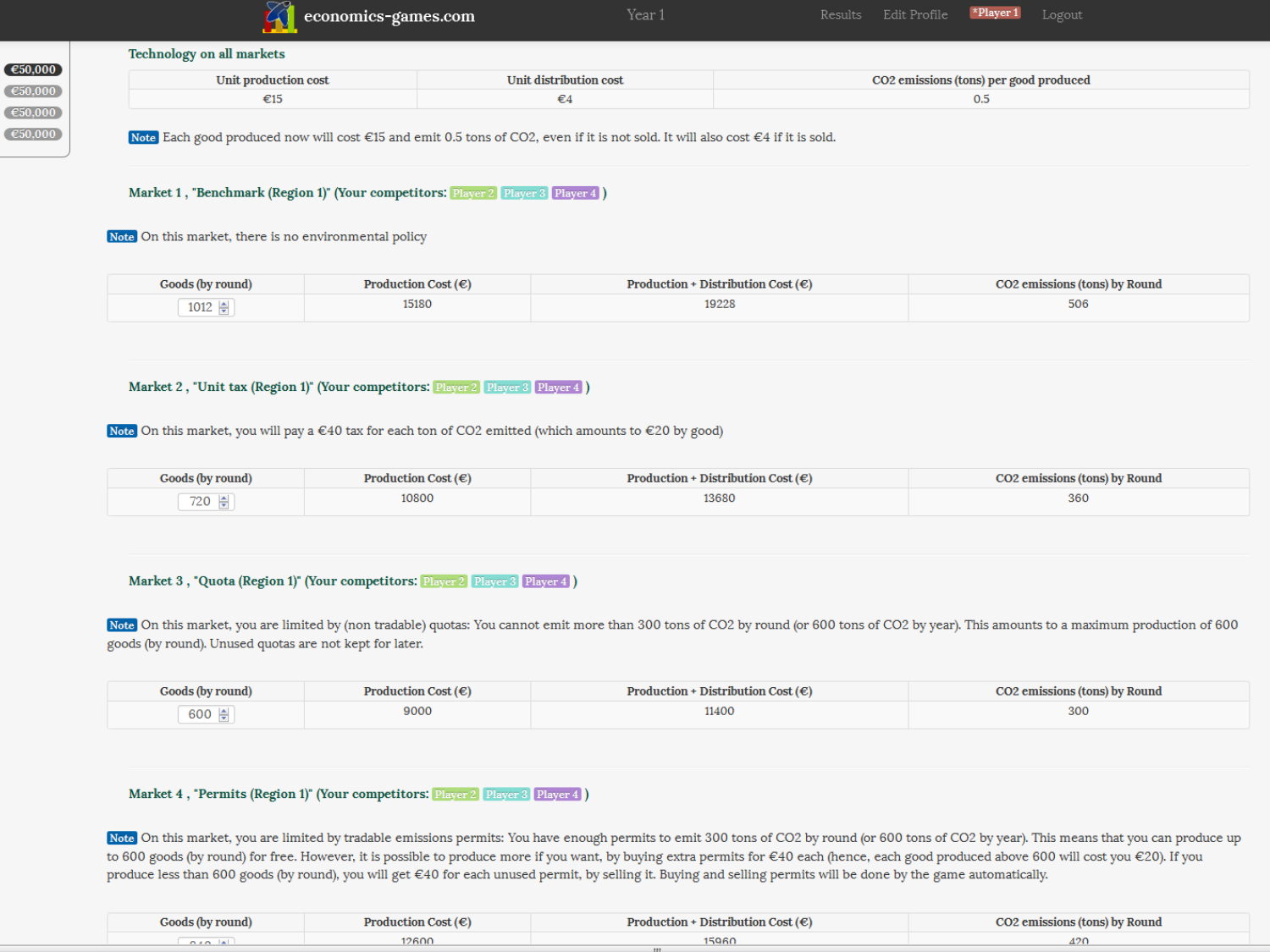| economics-games.com                           | Year 1                         | <b>Results</b> | $\blacktriangleright$ Player 1<br>Edit Profile | Logout       |
|-----------------------------------------------|--------------------------------|----------------|------------------------------------------------|--------------|
|                                               | $\blacktriangleright$ Player 1 | [Player 2]     | Player 3                                       | [Player 4]   |
| Fixed Costs over the Round (excluding<br>CO2) | €9,000                         | € $9,000$      | € $9,000$                                      | €9,000       |
| <b>CO2 Fixed Cost over the Round</b>          | $\epsilon$ <sub>0</sub>        | €0             | €0                                             | $\epsilon$ 0 |
| CO <sub>2</sub> emissions (tons)              | 300                            | 300            | 300                                            | 300          |
| CO <sub>2</sub> emissions by good (tons)      | 0.5                            | 0.5            | 0.5                                            | 0.5          |

### Market 4, "Permits (Region 1)"



### Click here for last round's decisions

### Total: 3220 / Remaining: 3220 goods

| $\left[ *$ Player 1 | 720 |
|---------------------|-----|
| Player 2            | 900 |
| Player 3            | 800 |
| Player 4            | 800 |

Parameters

|                                                    | *Player 1    | Player 2 | Player 3 | Player 4 |
|----------------------------------------------------|--------------|----------|----------|----------|
| <b>Available Goods</b>                             | 720          | 900      | 800      | 800      |
| Distribution Unit Cost (variable, not<br>paid yet) | $\epsilon$ 4 | €4       | €4       | €4       |
| Production Unit Cost (fixed, already<br>paid)      | €15          | €15      | €15      | €15      |

|                                               | $\blacktriangleright$ Player 1 | Player 2 | Player 3 | Player 4                |
|-----------------------------------------------|--------------------------------|----------|----------|-------------------------|
| Fixed Costs over the Round (excluding<br>CO2) | €10,800                        | €13,500  | €12,000  | €12,000                 |
| <b>CO2 Fixed Cost over the Round</b>          | €0                             | €0       | €0       | $\epsilon$ <sup>0</sup> |
| CO <sub>2</sub> emissions (tons)              | 360                            | 450      | 400      | 400                     |
| CO2 emissions by good (tons)                  | 0.5                            | 0.5      | 0.5      | 0.5                     |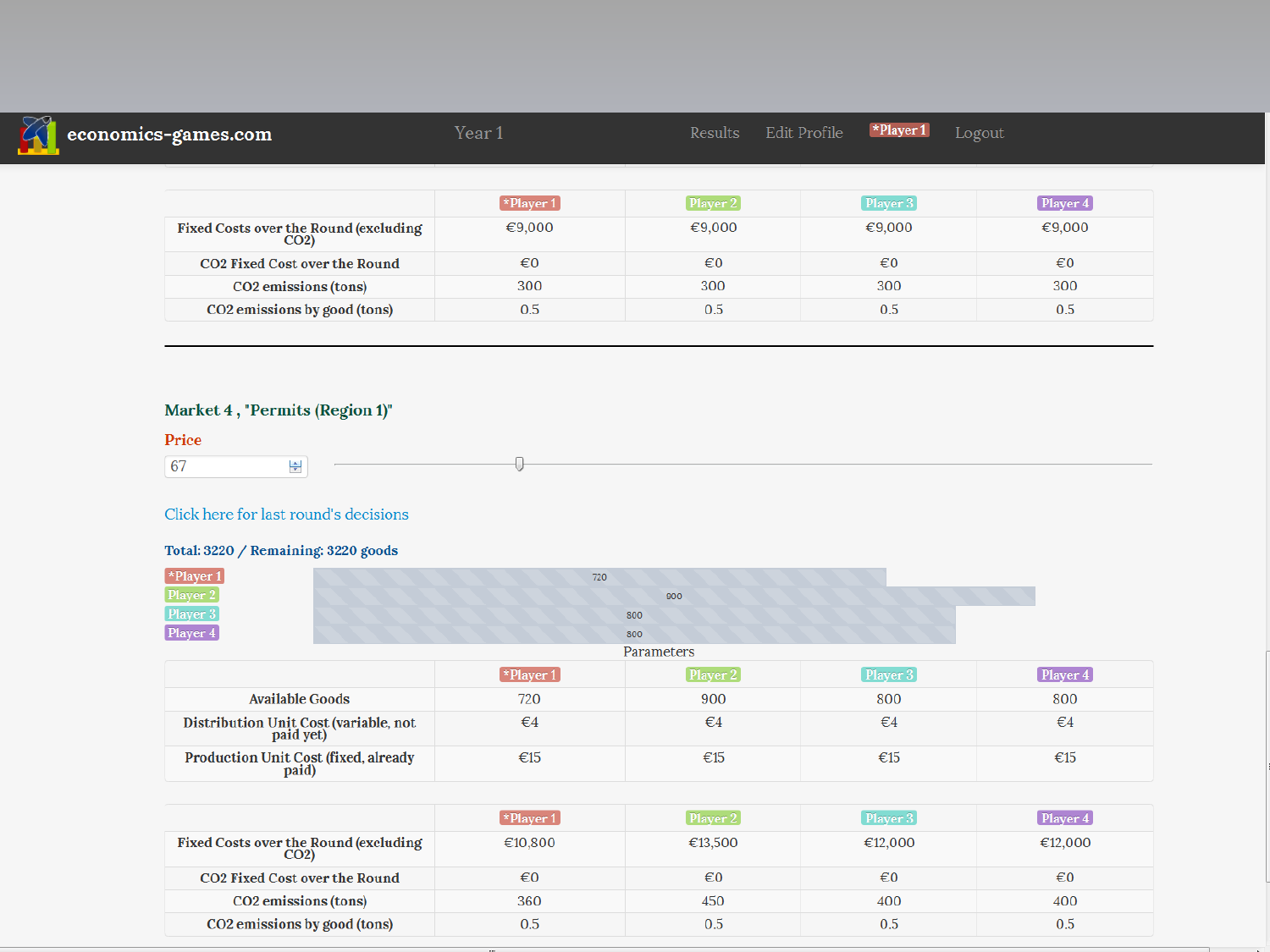- « Average cost of  $CO<sub>2</sub>$  emissions » vs « marginal cost of  $CO<sub>2</sub>$  emissions ».
- Opportunity costs and emissions reduction subsidies (or permits resale)
- Impact of the 3 environmental policies on  $CO<sub>2</sub>$ emissions, prices and profits. Differences in practice.
- Windfall profits and quotas.
- …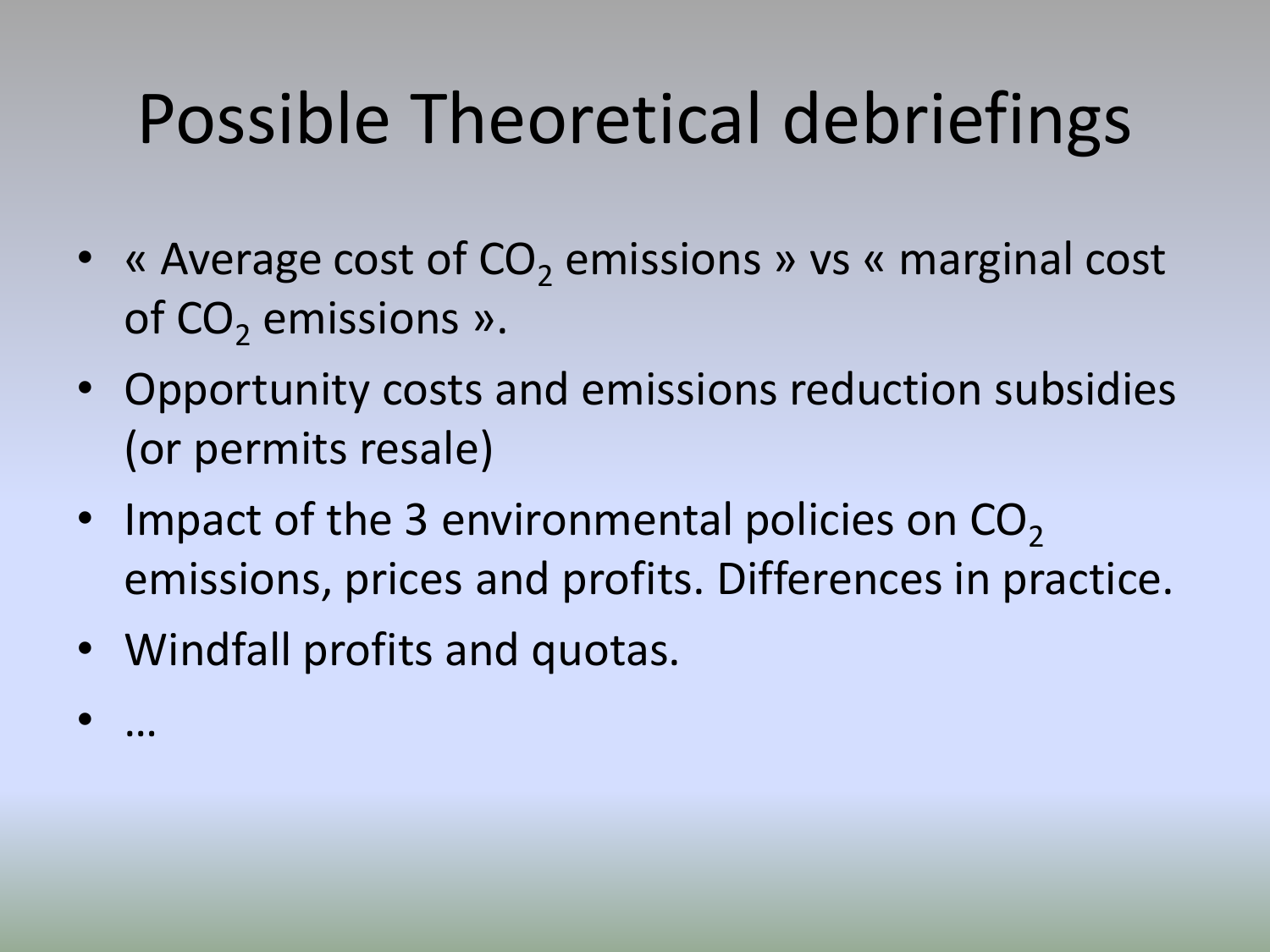- How and to what extent are taxes (or marginal cost changes) passed through to prices. Comparison with the impact of sunk costs on prices.
- How some variable costs in the long-run turn into sunk costs in the short-run.
	- What would happen in the short-run if a sudden, unexpected and severe demand crisis happened?
- Cournot and Bertrand equilibria

• …